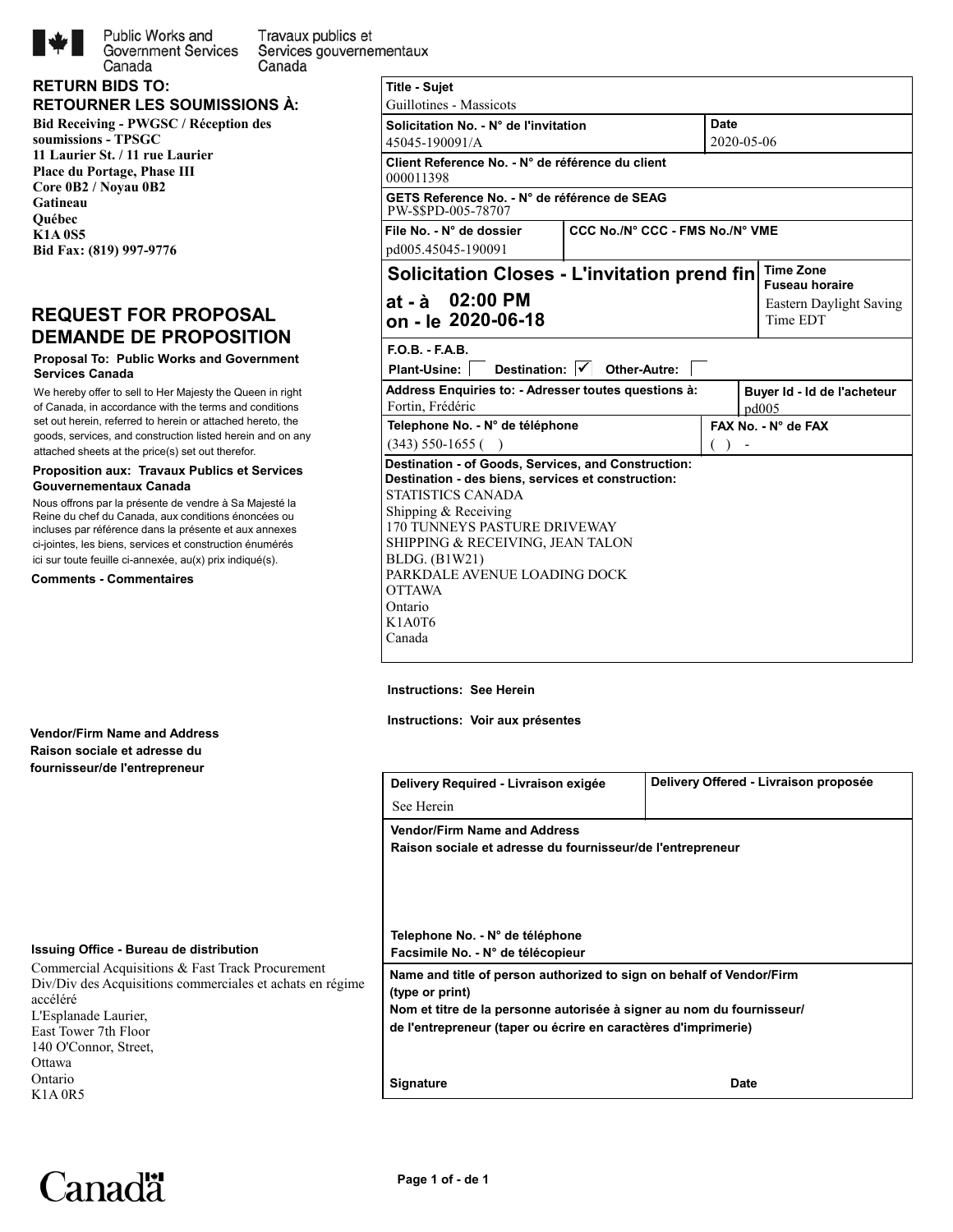Solicitation No. - N° de l'invitation<br>45045-190091/A<br>Client Ref. No. - N° de réf. du client<br>45045-190091

Amd. No. - N° de la modif. File No. - N° du dossier<br>45045-190091

Buyer ID - Id de l'acheteur<br>Pd005<br>CCC No./N° CCC - FMS No./N° VME

## **TABLE OF CONTENTS**

| 1.1<br>1.2<br>1.3<br>1.4<br>1.5 |                                                                          |  |
|---------------------------------|--------------------------------------------------------------------------|--|
| 1.6                             |                                                                          |  |
|                                 |                                                                          |  |
| 2.1<br>2.2<br>2.3<br>2.4        |                                                                          |  |
|                                 |                                                                          |  |
| 3.1                             |                                                                          |  |
|                                 |                                                                          |  |
| 4.1<br>4.2                      |                                                                          |  |
|                                 |                                                                          |  |
| 4.3<br>4.4                      |                                                                          |  |
|                                 |                                                                          |  |
| 5.1<br>5.2                      | CERTIFICATIONS PRECEDENT TO CONTRACT AWARD AND ADDITIONAL INFORMATION 16 |  |
|                                 |                                                                          |  |
| 6.1<br>6.2<br>6.3<br>6.4<br>6.5 |                                                                          |  |
| 6.6<br>6.7<br>6.8               |                                                                          |  |
| 6.9<br>6.10<br>6.11             |                                                                          |  |
|                                 |                                                                          |  |
|                                 |                                                                          |  |
|                                 |                                                                          |  |
|                                 |                                                                          |  |

Page 1 of - de 26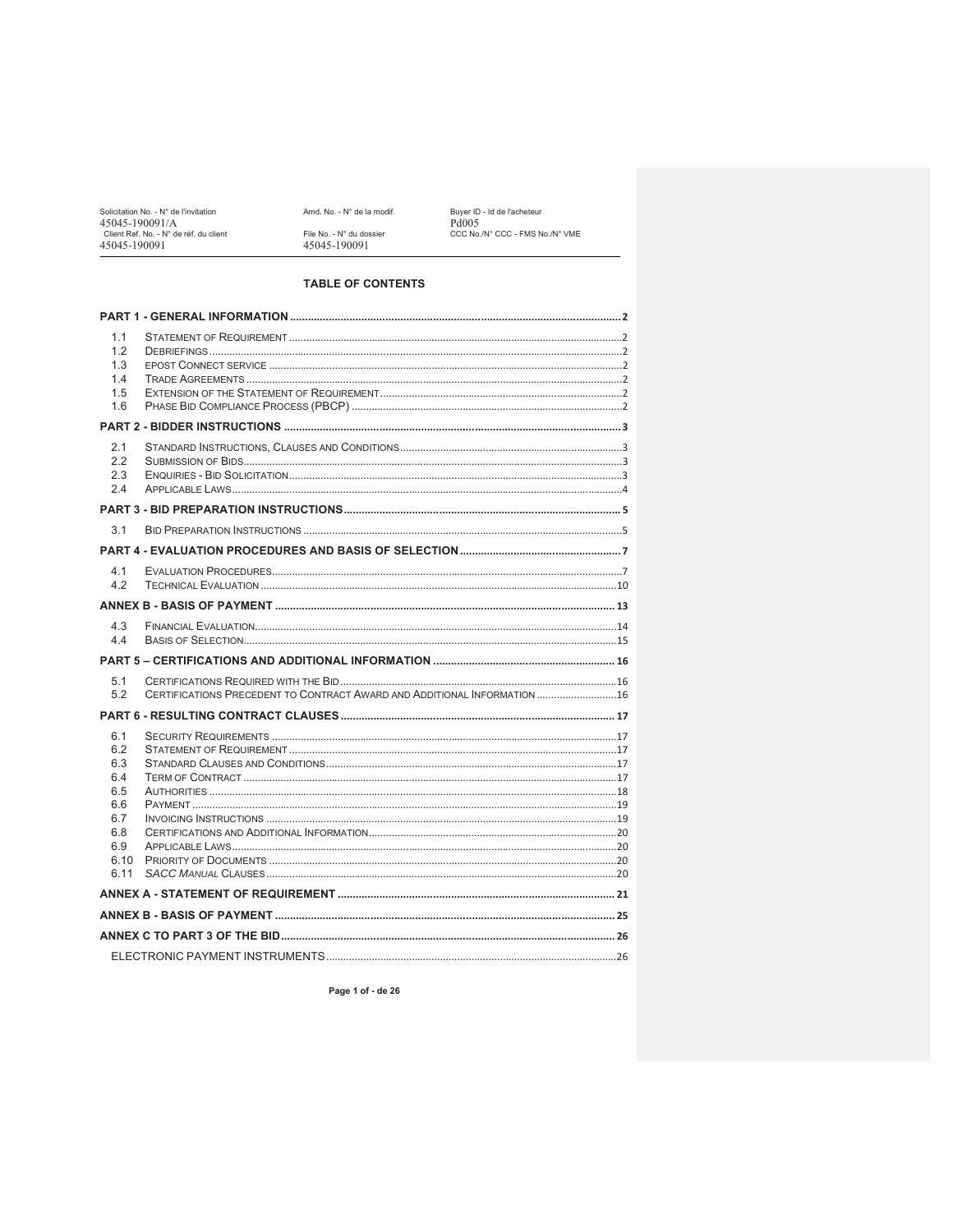| Solicitation No. - N° de l'invitation  | Amd. No. - N° de la modif. | Buver ID - Id de l'acheteur     |
|----------------------------------------|----------------------------|---------------------------------|
| 45045-190091/A                         |                            | Pd <sub>005</sub>               |
| Client Ref. No. - N° de réf. du client | File No. - N° du dossier   | CCC No./N° CCC - FMS No./N° VME |
| 45045-190091                           | 45045-190091               |                                 |

#### **PART 1 - GENERAL INFORMATION**

#### **1.1 Statement of Requirement**

Statistics Canada (STATCAN) has a requirement for the purchase, delivery, off-loading and commissioning of 2 new Programmable Fully Hydraulic Guillotines (hereinafter referred to as ''Guillotines''), including all the related accessories necessary to fulfill the present Requirement as well as hands-on training for its designated operators located in the National Capital Region (NCR).

This requirement also encompass training for STATCAN Operators and Technicians as described in Annex A.

#### **1.2 Debriefings**

Bidders may request a debriefing on the results of the bid solicitation process. Bidders should make the request to the Contracting Authority within 15 working days from receipt of the results of the bid solicitation process. The debriefing may be in writing, by telephone or in person.

#### **1.3 epost Connect service**

This bid solicitation requires Bidders to use the epost Connect service provided by Canada Post Corporation to transmit their bid electronically. Bidders must refer to Part 2 entitled Bidder Instructions, and Part 3 entitled Bid Preparation Instructions, of the bid solicitation, for further information.

#### **1.4 Trade Agreements**

The requirement is subject to the provisions of the North American Free Trade Agreement (NAFTA), and the Canadian Free Trade Agreement (CFTA).

#### **1.5 Extension of the Statement of Requirement**

Canada, at its discretion, might expand, change, add, or modify the Guillotines specifications with the agreement of the Contractor.

#### **1.6 Phase Bid Compliance Process (PBCP)**

The Phased Bid Compliance Process applies to this requirement.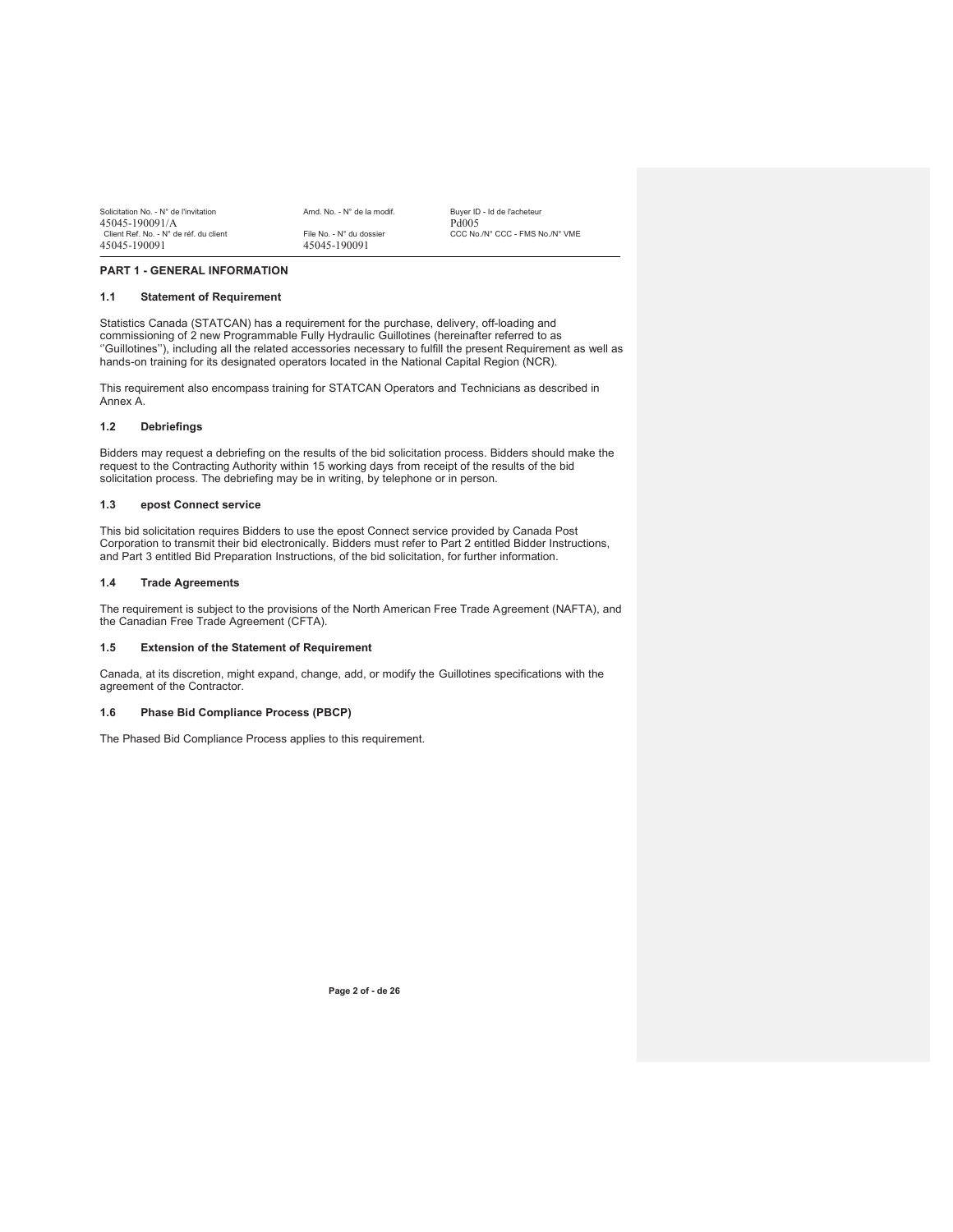| Solicitation No. - N° de l'invitation  | Amd. No. - N° de la modif. | Buver ID - Id de l'acheteur     |
|----------------------------------------|----------------------------|---------------------------------|
| 45045-190091/A                         |                            | Pd <sub>005</sub>               |
| Client Ref. No. - N° de réf. du client | File No. - N° du dossier   | CCC No./N° CCC - FMS No./N° VME |
| 45045-190091                           | 45045-190091               |                                 |

#### **PART 2 - BIDDER INSTRUCTIONS**

#### **2.1 Standard Instructions, Clauses and Conditions**

All instructions, clauses and conditions identified in the bid solicitation by number, date and title are set out in the Standard Acquisition Clauses and Conditions Manual (https://buyandsell.gc.ca/policy-andguidelines/standard-acquisition-clauses-and-conditions-manual) issued by Public Works and Government Services Canada.

Bidders who submit a bid agree to be bound by the instructions, clauses and conditions of the bid solicitation and accept the clauses and conditions of the resulting contract.

The 2003 (2019-03-04) Standard Instructions - Goods or Services - Competitive Requirements, are incorporated by reference into and form part of the bid solicitation.

Subsection 5.4 of 2003, Standard Instructions - Goods or Services - Competitive Requirements, is amended as follows:

Delete: 60 days Insert: 120 days

#### **2.2 Submission of Bids**

Bids must be submitted only to Public Works and Government Services Canada (PWGSC) Bid Receiving Unit by the date, time and place indicated in the bid solicitation.

Note: Bidders are **required** to submit using epost Connect for bids closing at the Bid Receiving Unit in the National Capital Region (NCR) the email address is:

#### tpsgc.dgareceptiondessoumissions-abbidreceiving.pwgsc@tpsgc-pwgsc.gc.ca

Note: Bids will not be accepted if emailed directly to this email address. This email address is to be used to open an epost Connect conversation, as detailed in Standard Instructions 2003, or to send bids through an epost Connect message if the Bidder is using its own licensing agreement for epost Connect.

Due to the nature of the bid solicitation, bids transmitted by other means than epost Connect to PWGSC will not be accepted.

#### **2.2.1 Improvement of Requirement during Solicitation Period**

Should Bidders consider that the specifications or Statement of Requirement contained in the bid solicitation could be improved technically or technologically, Bidders are invited to make suggestions, in writing, to the Contracting Authority named in the bid solicitation. Bidders must clearly outline the suggested improvement as well as the reason for the suggestion. Suggestions that do not restrict the level of competition nor favour a particular Bidder will be given consideration provided they are submitted to the Contracting Authority at least 10 days before the bid closing date. Canada will have the right to accept or reject any or all suggestions.

#### **2.3 Enquiries - Bid Solicitation**

All enquiries must be submitted in writing to the Contracting Authority no later than 10 calendar days before the bid closing date. Enquiries received after that time may not be answered.

**Page 3 of - de 26**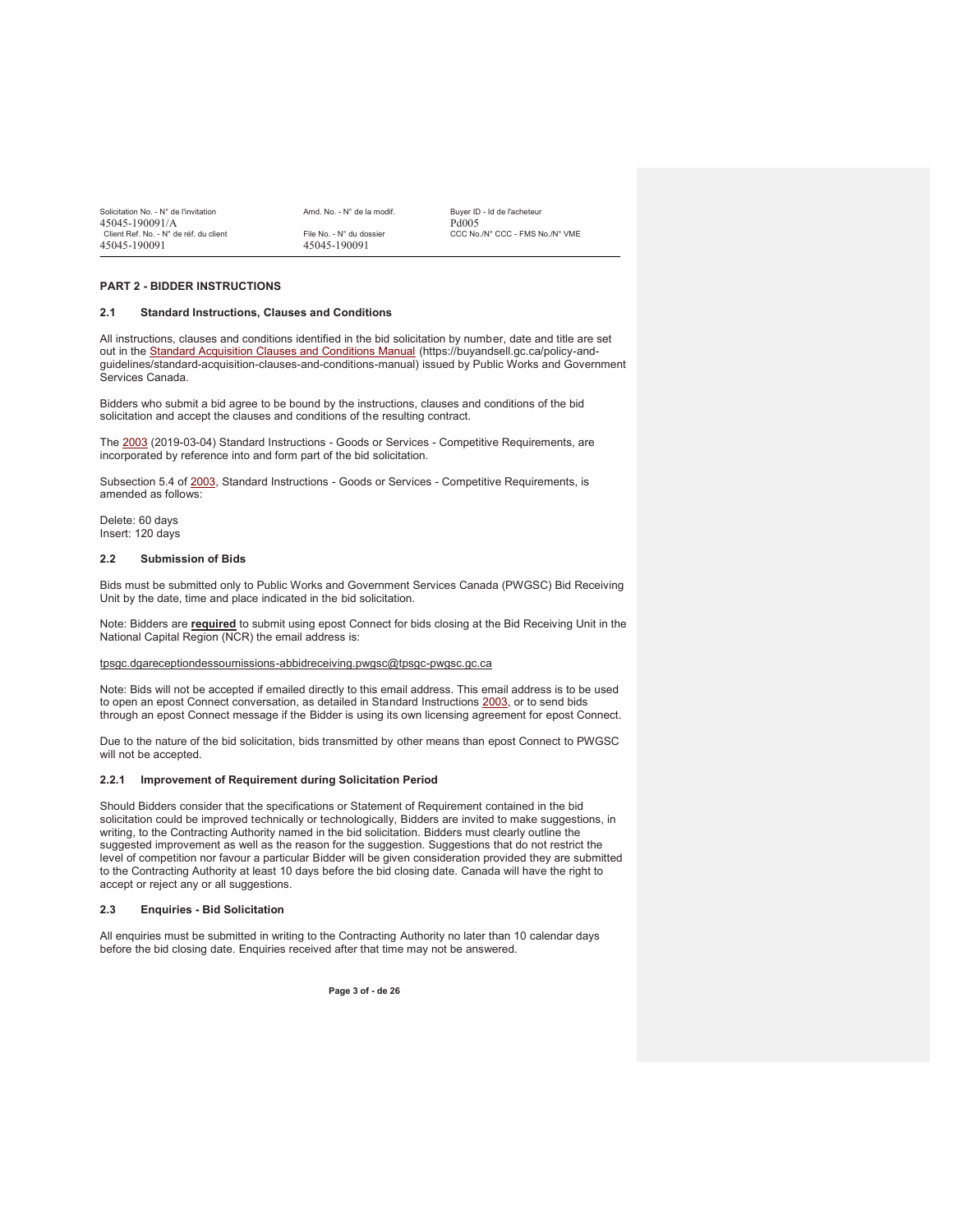| Solicitation No. - N° de l'invitation  | Amd. No. - N° de la modif. | Buver ID - Id de l'acheteur     |
|----------------------------------------|----------------------------|---------------------------------|
| 45045-190091/A                         |                            | Pd005                           |
| Client Ref. No. - N° de réf. du client | File No. - N° du dossier   | CCC No./N° CCC - FMS No./N° VME |
| 45045-190091                           | 45045-190091               |                                 |

Bidders should reference as accurately as possible the numbered item of the bid solicitation to which the enquiry relates. Care should be taken by Bidders to explain each question in sufficient detail in order to enable Canada to provide an accurate answer. Technical enquiries that are of a proprietary nature must be clearly marked "proprietary" at each relevant item. Items identified as "proprietary" will be treated as such except where Canada determines that the enquiry is not of a proprietary nature. Canada may edit the question(s) or may request that the Bidder do so, so that the proprietary nature of the question(s) is eliminated, and the enquiry can be answered to all Bidders. Enquiries not submitted in a form that can be distributed to all Bidders may not be answered by Canada.

## **2.4 Applicable Laws**

Any resulting contract must be interpreted and governed, and the relations between the parties determined, by the laws in force in Ontario.

**Page 4 of - de 26**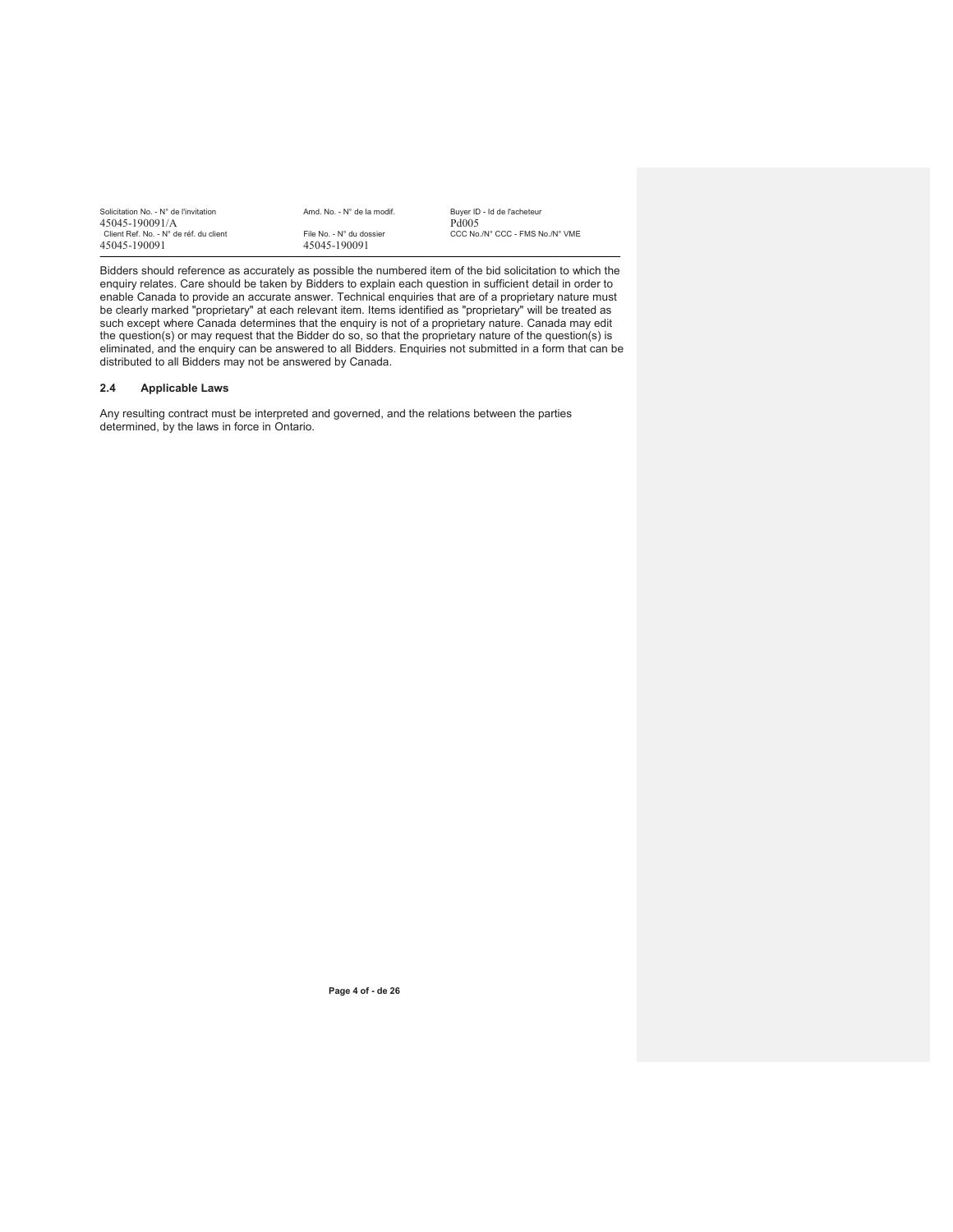| Solicitation No. - N° de l'invitation  | Amd. No. - N° de la modif. | Buver ID - Id de l'acheteur     |
|----------------------------------------|----------------------------|---------------------------------|
| 45045-190091/A                         |                            | Pd005                           |
| Client Ref. No. - N° de réf. du client | File No. - N° du dossier   | CCC No./N° CCC - FMS No./N° VME |
| 45045-190091                           | 45045-190091               |                                 |

#### **PART 3 - BID PREPARATION INSTRUCTIONS**

#### **3.1 Bid Preparation Instructions**

The Bidder must submit its bid electronically. Canada requests that the Bidder submits its bid in accordance with section 08 of the 2003 standard instructions. The epost Connect system has a limit of 1GB per single message posted and a limit of 20GB per conversation.

The bid should be gathered per section and separated as follows:

Section I: Technical Bid Section II: Financial Bid Section III: Certifications

Prices must appear in the financial bid only. No prices must be indicated in any other section of the bid.

Canada requests that Bidders use a numbering system that corresponds to the bid solicitation.

#### **Section I: Technical Bid**

- a. In their technical bid, Bidders should explain and demonstrate how they propose to meet the requirements and how they will carry out the Work.
- b. In order to facilitate the evaluation of the bid, Canada requests that Bidders address and present topics in the order of the evaluation criteria under the same headings. To avoid duplication, Bidders may refer to different sections of their bids by identifying the specific paragraph and page number where the subject topic has already been addressed.
- c. The Bidder's Technical Bid must include one (1) copy of Page 1 of this Request for Proposal (RFP), signed and dated by an authorized representative of the Bidder

#### **Section II: Financial Bid**

a. Bidders must submit their financial bid in accordance with the Pricing Tables in Annex B, Basis of Payment, without any conditions, assumptions, restrictions or otherwise. Bidders must complete and submit with their Financial Bid, Table 2- Pricing Table. Any financial proposal that purports to restrict the way in which Canada acquires goods or services under the resulting Contract, with the exception of those limitations that are expressly set out in this bid solicitation, will be treated as being nonresponsive and the Bidder's bid will be given no further consideration.

b. All costs to be included:

The financial bid must include all costs for the requirement described in the bid solicitation for the entire Contract period. The identification of all necessary equipment, and components required to meet the requirements of the bid solicitation and the associated costs of these items is the sole responsibility of the Bidder.

- c. Bidders must provide a firm unit price of the requested item, for the entire duration of the Contract. The price of the bid must be in Canadian dollars, Delivered Duty Paid (DDP) at destination, Incoterms 2000, Canadian Custom Duties and Excise Taxes included where applicable and Applicable Taxes extra. Prices must only be included in the financial proposal.
- d. Failure to provide all of the required prices will result in the Bidder's bid proposal being declared nonresponsive.

**Page 5 of - de 26**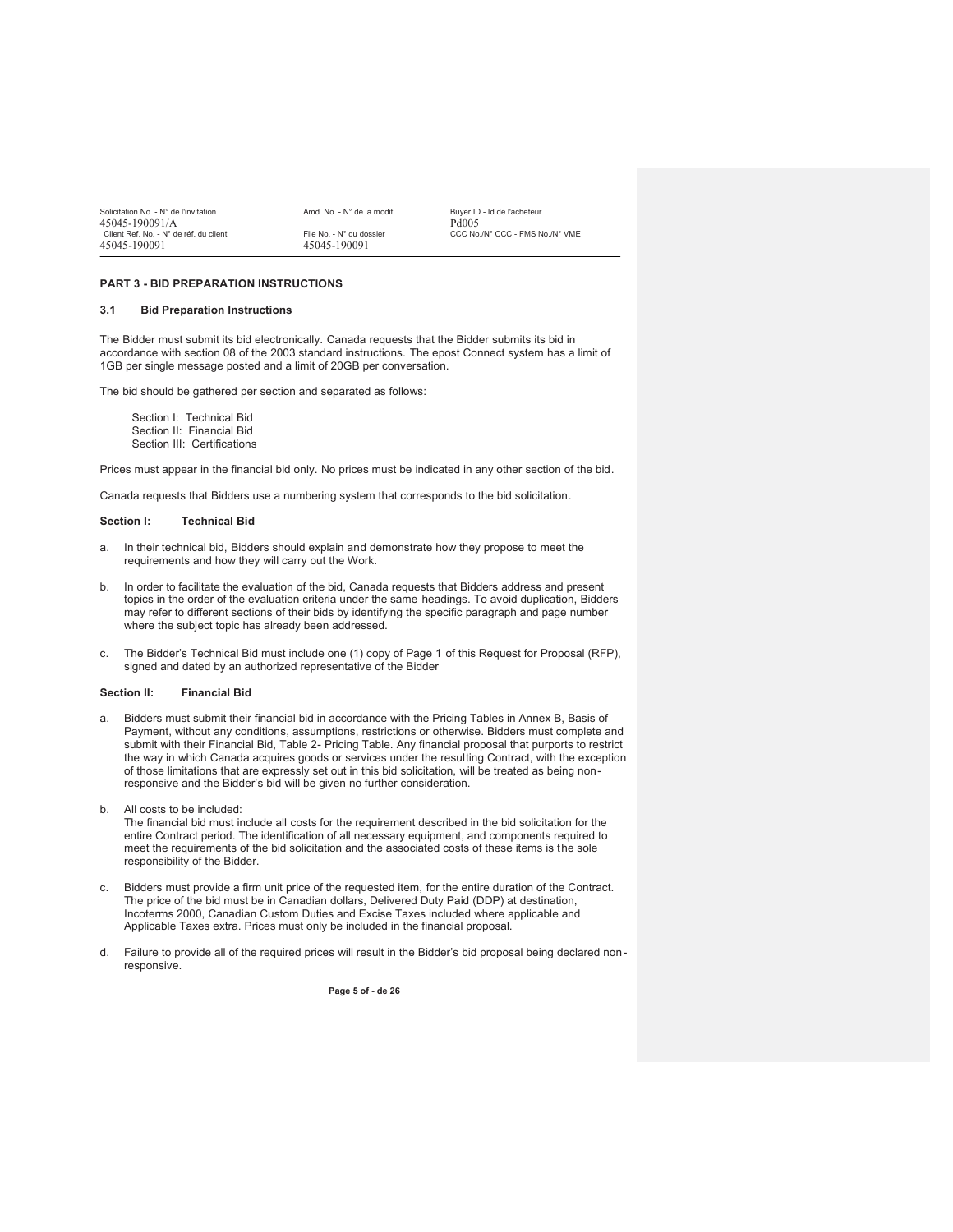| Solicitation No. - N° de l'invitation  | Amd. No. - N° de la modif. | Buver ID - Id de l'acheteur     |
|----------------------------------------|----------------------------|---------------------------------|
| 45045-190091/A                         |                            | Pd <sub>005</sub>               |
| Client Ref. No. - N° de réf. du client | File No. - N° du dossier   | CCC No./N° CCC - FMS No./N° VME |
| 45045-190091                           | 45045-190091               |                                 |

- e. Canada has the right to disqualify a bid if the price of any deliverables does not reflect a fair and actual market price.
- f. Prices submitted with the Bid will form part of any resulting Contract.

### **3.1.1 Electronic Payment of Invoices – Bid**

If you are willing to accept payment of invoices by Electronic Payment Instruments, complete Annex C - Electronic Payment Instruments, to identify which ones are accepted.

If Annex C - Electronic Payment Instruments is not completed, it will be considered as if Electronic Payment Instruments are not being accepted for payment of invoices.

Acceptance of Electronic Payment Instruments will not be considered as an evaluation criterion.

## **3.1.2 Exchange Rate Fluctuation**

C3011T (2013-11-06), Exchange Rate Fluctuation

The requirement does not offer exchange rate fluctuation risk mitigation. Requests for exchange rate fluctuation risk mitigation will not be considered. All bids including such provision will render the bid nonresponsive.

## **Section III: Certifications**

Bidders must submit the certifications and additional information required under Part 5.

**Page 6 of - de 26**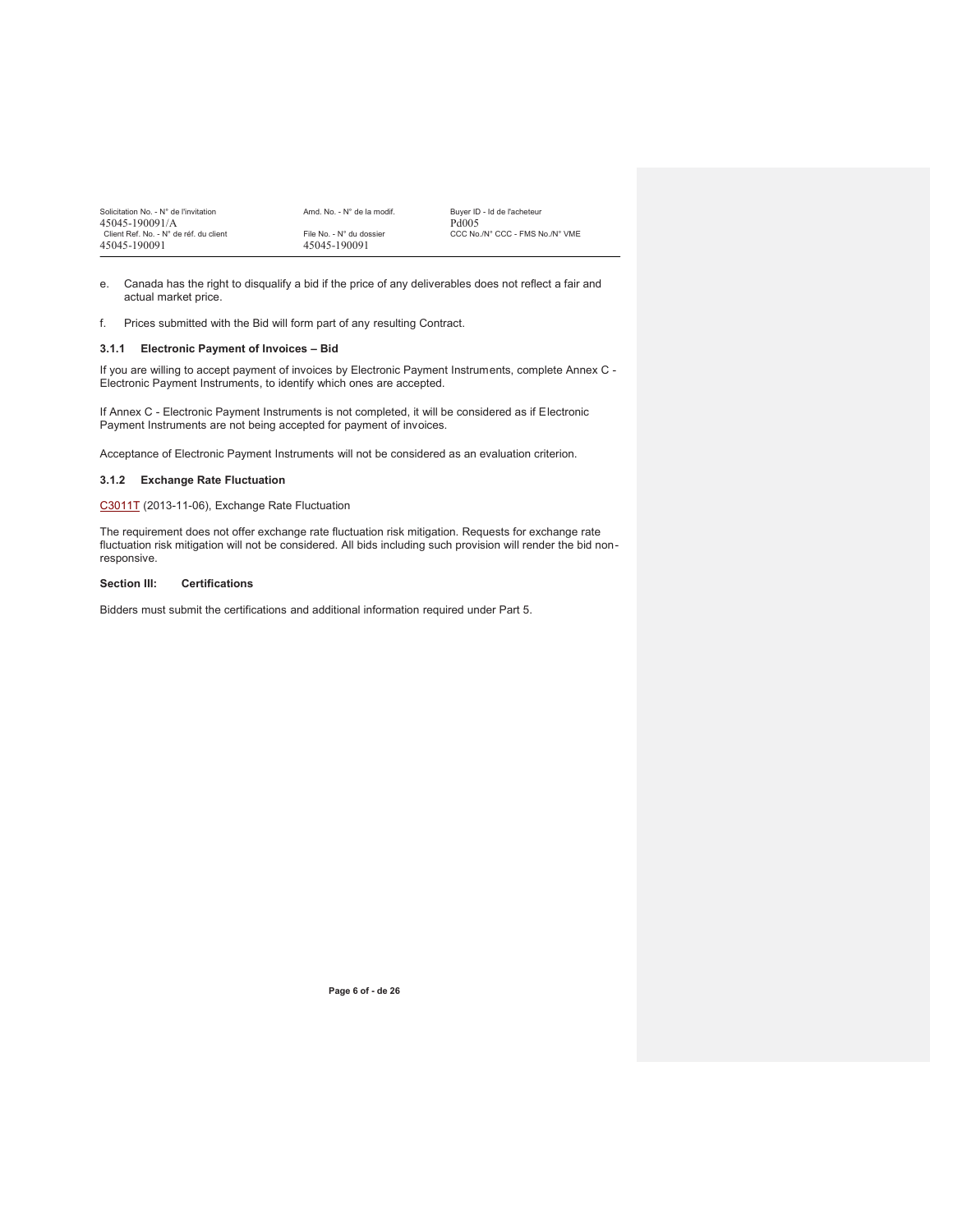| Solicitation No. - N° de l'invitation<br>45045-190091/A | Amd. No. - N° de la modif. | Buver ID - Id de l'acheteur<br>Pd005 |
|---------------------------------------------------------|----------------------------|--------------------------------------|
| Client Ref. No. - N° de réf. du client                  | File No. - N° du dossier   | CCC No./N° CCC - FMS No./N° VME      |
| 45045-190091                                            | 45045-190091               |                                      |

## **PART 4 - EVALUATION PROCEDURES AND BASIS OF SELECTION**

### **4.1 Evaluation Procedures**

- (a) Bids will be assessed in accordance with the entire requirement of the bid solicitation including the technical and financial evaluation criteria.
- (b) An evaluation team composed of representatives of Canada will evaluate the bids.
- (c) In addition to any other time periods established in the bid solicitation:
	- 1. Requests for Clarifications: If Canada seeks clarification or verification from the Bidder about its bid, the Bidder will have two (2) working days (or longer period if specified in writing by the Contracting Authority) to provide the necessary information to Canada. Failure to meet this deadline will result in the bid being declared non-responsive.
	- 2. Extension of Time: If additional time is required by the Bidder, the Contracting Authority may grant an extension on his or her sole discretion.
	- 3. Phased Bid Compliance Process: Canada will use the Phased Bid Compliance Process described below.

#### **4.1.1 Phased Bid Compliance Process**

#### **4.1.1.1 General**

- (a) Canada is conducting the PBCP described below for this requirement.
- (b) Notwithstanding any review by Canada at Phase I or II of the PBCP, Bidders are and will remain solely responsible for the accuracy, consistency and completeness of their Bids and Canada does not undertake, by reason of this review, any obligations or responsibility for identifying any or all errors or omissions in Bids or in responses by a Bidder to any communication from Canada.

THE BIDDER ACKNOWLEDGES THAT THE REVIEWS IN PHASE I AND II OF THIS PBCP ARE PRELIMINARY AND DO NOT PRECLUDE A FINDING IN PHASE III THAT THE BID IS NON-RESPONSIVE, EVEN FOR MANDATORY

REQUIREMENTS WHICH WERE SUBJECT TO REVIEW IN PHASE I OR II AND NOTWITHSTANDING THAT THE BID HAD BEEN FOUND RESPONSIVE IN SUCH EARLIER PHASE. CANADA MAY DEEM A BID TO BE NON-RESPONSIVE TO A MANDATORY REQUIREMENT AT ANY PHASE.

THE BIDDER ALSO ACKNOWLEDGES THAT ITS RESPONSE TO A NOTICE OR A COMPLIANCE ASSESSMENT REPORT (CAR) (EACH DEFINED BELOW) IN PHASE I OR II MAY NOT BE SUCCESSFUL IN RENDERING ITS BID RESPONSIVE TO THE MANDATORY REQUIREMENTS THAT ARE THE SUBJECT OF THE NOTICE OR CAR, AND MAY RENDER ITS BID NON-RESPONSIVE TO OTHER MANDATORY REQUIREMENTS.

(c) Canada may, in its discretion, request and accept at any time from a Bidder and consider as part of the Bid, any information to correct errors or deficiencies in the Bid that are clerical or administrative, such as, without limitation, failure to sign the Bid or any part or to checkmark a box in a form, or other failure of format or form or failure to acknowledge; failure to provide a procurement business number or contact information such as names, addresses and telephone

**Page 7 of - de 26**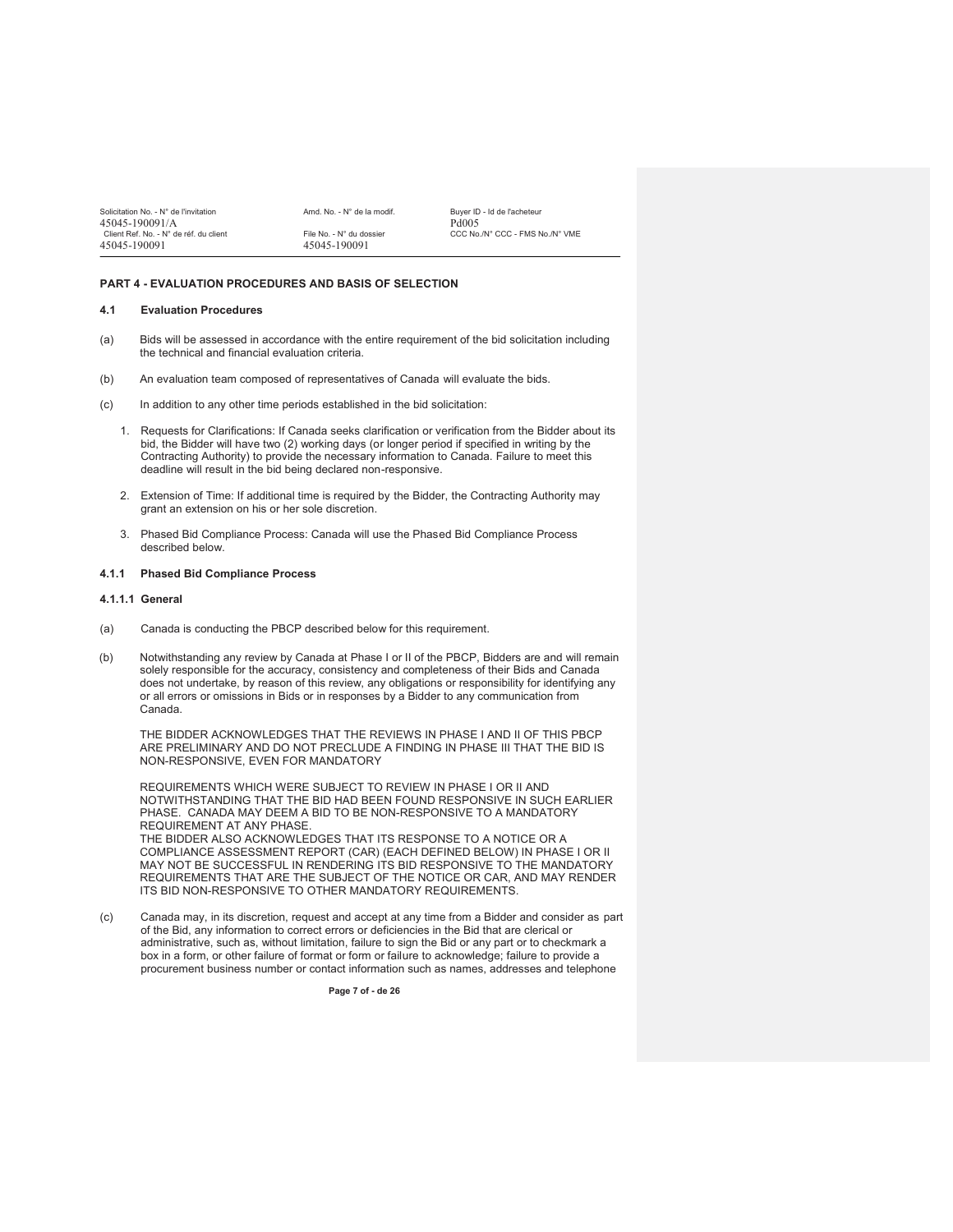| Solicitation No. - N° de l'invitation  | Amd. No. - N° de la modif. | Buver ID - Id de l'acheteur     |
|----------------------------------------|----------------------------|---------------------------------|
| 45045-190091/A                         |                            | Pd <sub>005</sub>               |
| Client Ref. No. - N° de réf. du client | File No. - N° du dossier   | CCC No./N° CCC - FMS No./N° VME |
| 45045-190091                           | 45045-190091               |                                 |

numbers; inadvertent errors in numbers or calculations that do not change the amount the Bidder has specified as the price or of any component thereof that is subject to evaluation. This shall not limit Canada's right to request or accept any information after the bid solicitation closing in circumstances where the bid solicitation expressly provides for this right. The Bidder will have the time period specified in writing by Canada to provide the necessary documentation. Failure to meet this deadline will result in the Bid being declared non-responsive.

- (d) The PBCP does not limit Canada's rights under Standard Acquisition Clauses and Conditions (SACC) 2003 (2019-03-04) Standard Instructions – Goods or Services – Competitive Requirements nor Canada's right to request or accept any information during the solicitation period or after bid solicitation closing in circumstances where the bid solicitation expressly provides for this right, or in the circumstances described in subsection (c).
- (e) Canada will send any Notice or CAR by any method Canada chooses, in its absolute discretion. The Bidder must submit its response by the method stipulated in the Notice or CAR. Responses are deemed to be received by Canada at the date and time they are delivered to Canada by the method and at the address specified in the Notice or CAR. An email response permitted by the Notice or CAR is deemed received by Canada on the date and time it is received in Canada's email inbox at Canada's email address specified in the Notice or CAR. A Notice or CAR sent by Canada to the Bidder at any address provided by the Bidder in or pursuant to the Bid is deemed received by the Bidder on the date it is sent by Canada. Canada is not responsible for late receipt by Canada of a response, however caused.

## **4.1.1.2 Phase I: Financial Bid**

- (a) After the closing date and time of this bid solicitation, Canada will examine the Bid to determine whether it includes a Financial Bid and whether any Financial Bid includes all information required by the solicitation. Canada's review in Phase I will be limited to identifying whether any information that is required under the bid solicitation to be included in the Financial Bid is missing from the Financial Bid. This review will not assess whether the Financial Bid meets any standard or is responsive to all solicitation requirements.
- (b) Canada's review in Phase I will be performed by officials of the Department of Public Works and Government Services.
- (c) If Canada determines, in its absolute discretion that there is no Financial Bid or that the Financial Bid is missing all of the information required by the bid solicitation to be included in the Financial Bid, then the Bid will be considered non-responsive and will be given no further consideration.
- (d) For Bids other than those described in c), Canada will send a written notice to the Bidder ("Notice") identifying where the Financial Bid is missing information. A Bidder, whose Financial Bid has been found responsive to the requirements that are reviewed at Phase I, will not receive a Notice. Such Bidders shall not be entitled to submit any additional information in respect of their Financial Bid.
- (e) The Bidders who have been sent a Notice shall have the time period specified in the Notice (the "Remedy Period") to remedy the matters identified in the Notice by providing to Canada, in writing, additional information or clarification in response to the Notice. Responses received after the end of the Remedy Period will not be considered by Canada, except in circumstances and on terms expressly provided for in the Notice.

**Page 8 of - de 26**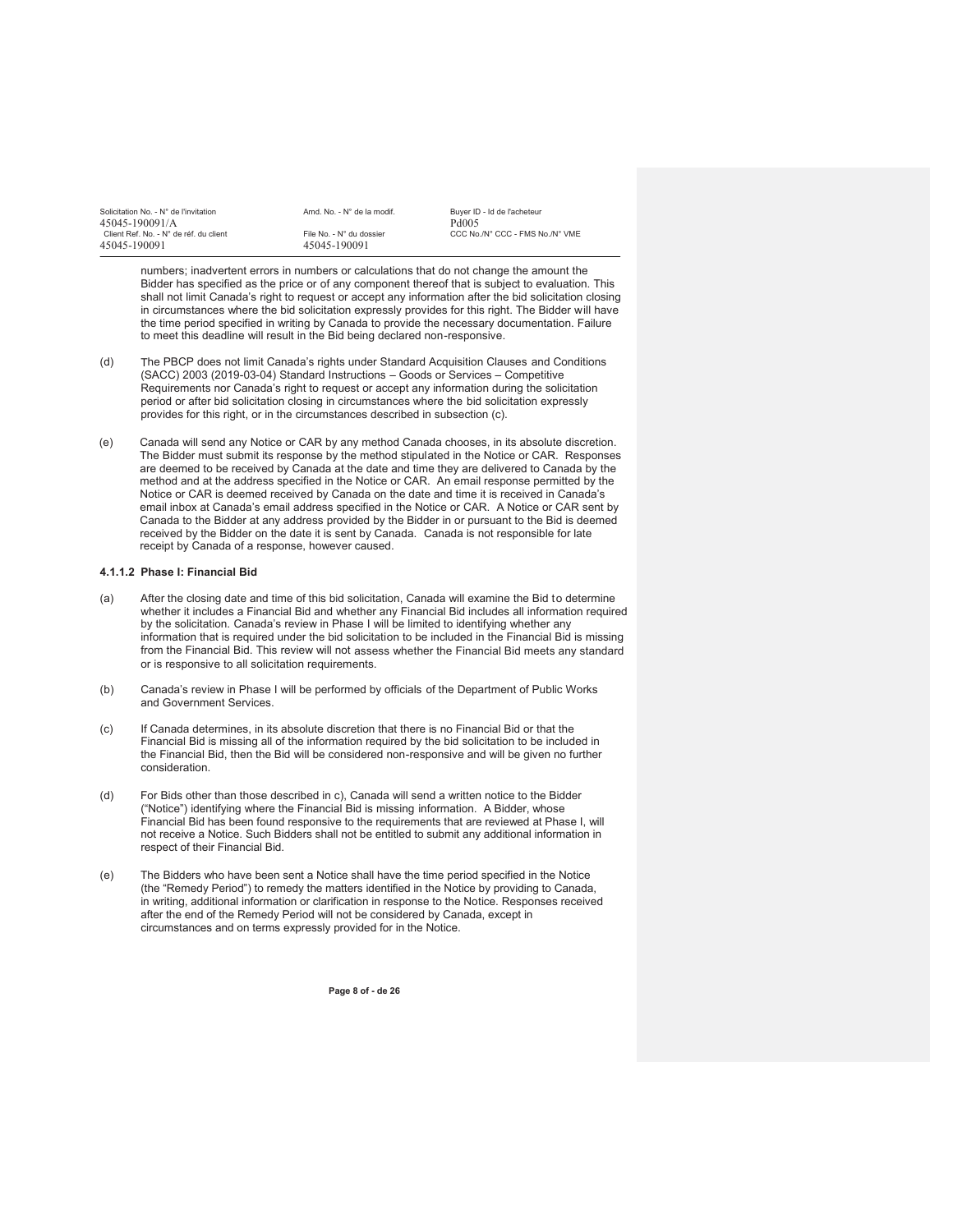| Solicitation No. - N° de l'invitation  | Amd. No. - N° de la modif. | Buver ID - Id de l'acheteur     |
|----------------------------------------|----------------------------|---------------------------------|
| 45045-190091/A                         |                            | Pd <sub>005</sub>               |
| Client Ref. No. - N° de réf. du client | File No. - N° du dossier   | CCC No./N° CCC - FMS No./N° VME |
| 45045-190091                           | 45045-190091               |                                 |

- (f) In its response to the Notice, the Bidder will be entitled to remedy only that part of its Financial Bid which is identified in the Notice. For instance, where the Notice states that a required line item has been left blank, only the missing information may be added to the Financial Bid, except that, in those instances where the addition of such information will necessarily result in a change to other calculations previously submitted in its Financial Bid, (for example, the calculation to determine a total price), such necessary adjustments shall be identified by the Bidder and only these adjustments shall be made. All submitted information must comply with the requirements of this solicitation*.*
- (g) Any other changes to the Financial Bid submitted by the Bidder will be considered to be new information and will be disregarded. There will be no change permitted to any other Section of the Bidder's Bid. Information submitted in accordance with the requirements of this solicitation in response to the Notice will replace, in full, **only** that part of the original Financial Bid as is permitted above, and will be used for the remainder of the bid evaluation process.
- (h) Canada will determine whether the Financial Bid is responsive to the requirements reviewed at Phase I, considering such additional information or clarification as may have been provided by the Bidder in accordance with this Section. If the Financial Bid is not found responsive for the requirements reviewed at Phase I to the satisfaction of Canada, then the Bid shall be considered non-responsive and will receive no further consideration.
- (i) Only Bids found responsive to the requirements reviewed in Phase I to the satisfaction of Canada, will receive a Phase II review.

#### **4.1.1.3 Phase II: Technical Bid**

- Canada's review at Phase II will be limited to a review of the Technical Bid to identify any instances where the Bidder has failed to meet any Eligible Mandatory Criterion. This review will not assess whether the Technical Bid meets any standard or is responsive to all solicitation requirements. Eligible Mandatory Criteria are all mandatory technical criteria that are identified in this solicitation as being subject to the PBCP. Mandatory technical criteria that are not identified in the solicitation as being subject to the PBCP, will not be evaluated until Phase III.
- (b) Canada will send a written notice to the Bidder (Compliance Assessment Report or "CAR") identifying any Eligible Mandatory Criteria that the Bid has failed to meet. A Bidder whose Bid has been found responsive to the requirements that are reviewed at Phase II will receive a CAR that states that its Bid has been found responsive to the requirements reviewed at Phase II. Such Bidder shall not be entitled to submit any response to the CAR.
- (c) A Bidder shall have the period specified in the CAR (the "Remedy Period") to remedy the failure to meet any Eligible Mandatory Criterion identified in the CAR by providing to Canada in writing additional or different information or clarification in response to the CAR. Responses received after the end of the Remedy Period will not be considered by Canada, except in circumstances and on terms expressly provided for in the CAR.
- (d) The Bidder's response must address only the Eligible Mandatory Criteria listed in the CAR as not having been achieved, and must include only such information as is necessary to achieve such compliance. Any additional information provided by the Bidder which is not necessary to achieve such compliance will not be considered by Canada, except that, in those instances where such a response to the Eligible Mandatory Criteria specified in the CAR will necessarily result in a consequential change to other parts of the Bid, the Bidder shall identify such additional changes, provided that its response must not include any change to the Financial Bid.

**Page 9 of - de 26**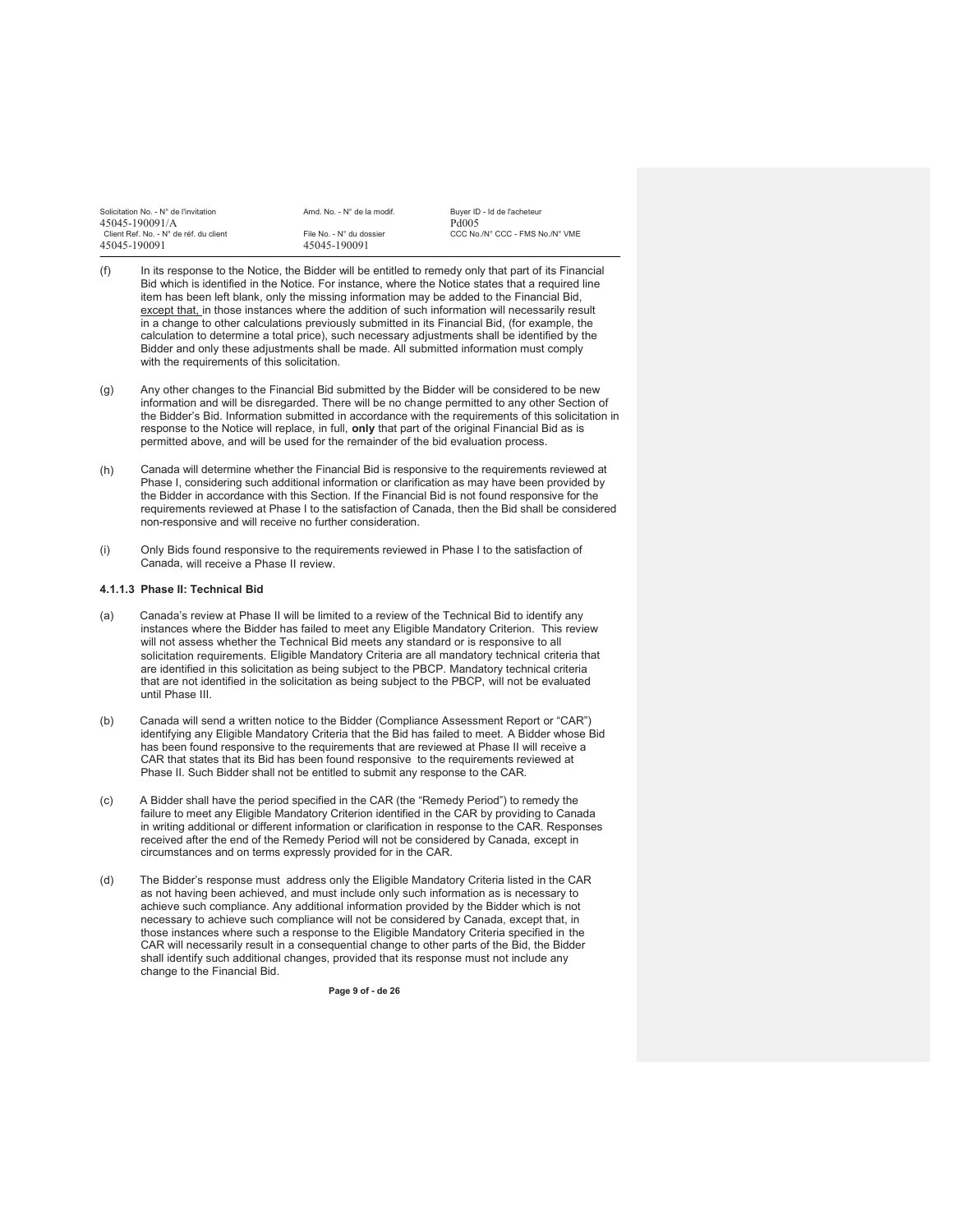| Solicitation No. - N° de l'invitation  | Amd. No. - N° de la modif. | Buver ID - Id de l'acheteur     |
|----------------------------------------|----------------------------|---------------------------------|
| 45045-190091/A                         |                            | Pd005                           |
| Client Ref. No. - N° de réf. du client | File No. - N° du dossier   | CCC No./N° CCC - FMS No./N° VME |
| 45045-190091                           | 45045-190091               |                                 |
|                                        |                            |                                 |

- (e) The Bidder's response to the CAR should identify in each case the Eligible Mandatory Criterion in the CAR to which it is responding, including identifying in the corresponding section of the original Bid, the wording of the proposed change to that section, and the wording and location in the Bid of any other consequential changes that necessarily result from such change. In respect of any such consequential change, the Bidder must include a rationale explaining why such consequential change is a necessary result of the change proposed to meet the Eligible Mandatory Criterion. It is not up to Canada to revise the Bidder's Bid, and failure of the Bidder to do so in accordance with this subparagraph is at the Bidder's own risk. All submitted information must comply with the requirements of this solicitation.
- (f) Any changes to the Bid submitted by the Bidder other than as permitted in this solicitation, will be considered to be new information and will be disregarded.Information submitted in accordance with the requirements of this solicitation in response to the CAR will replace, in full, only that part of the original Bid as is permitted in this Section.
- (g) Additional or different information submitted during Phase II permitted by this section will be considered as included in the Bid, but will be considered by Canada in the evaluation of the Bid at Phase II only for the purpose of determining whether the Bid meets the Eligible Mandatory Criteria. It will not be used at any Phase of the evaluation to increase any score that the original Bid would achieve without the benefit of such additional or different information. For instance, an Eligible Mandatory Criterion that requires a mandatory minimum number of points to achieve compliance will be assessed at Phase II to determine whether such mandatory minimum score would be achieved with such additional or different information submitted by the Bidder in response to the CAR. If so, the Bid will be considered responsive in respect of such Eligible Mandatory Criterion, and the additional or different information submitted by the Bidder shall bind the Bidder as part of its Bid, but the Bidder's original score, which was less than the mandatory minimum for such Eligible Mandatory Criterion, will not change, and it will be that original score that is used to calculate any score for the Bid.
- (h) Canada will determine whether the Bid is responsive for the requirements reviewed at Phase II, considering such additional or different information or clarification as may have been provided by the Bidder in accordance with this Section. If the Bid is not found responsive for the requirements reviewed at Phase II to the satisfaction of Canada, then the Bid shall be considered non-responsive and will receive no further consideration.
- (i) Only Bids found responsive to the requirements reviewed in Phase II to the satisfaction of Canada, will receive a Phase III evaluation.

#### **4.1.1.4 Phase III: Final Evaluation of the Bid**

- (a) In Phase III, Canada will complete the evaluation of all Bids found responsive to the requirements reviewed at Phase II. Bids will be assessed in accordance with the entire requirement of the bid solicitation including the technical and financial evaluation criteria.
- (b) A Bid is non-responsive and will receive no further consideration if it does not meet all mandatory evaluation criteria of the solicitation.

#### **4.2 Technical Evaluation**

The evaluation of the technical bid will consist of mandatory technical criteria, which are evaluated on a simple pass/fail basis.

**Page 10 of - de 26**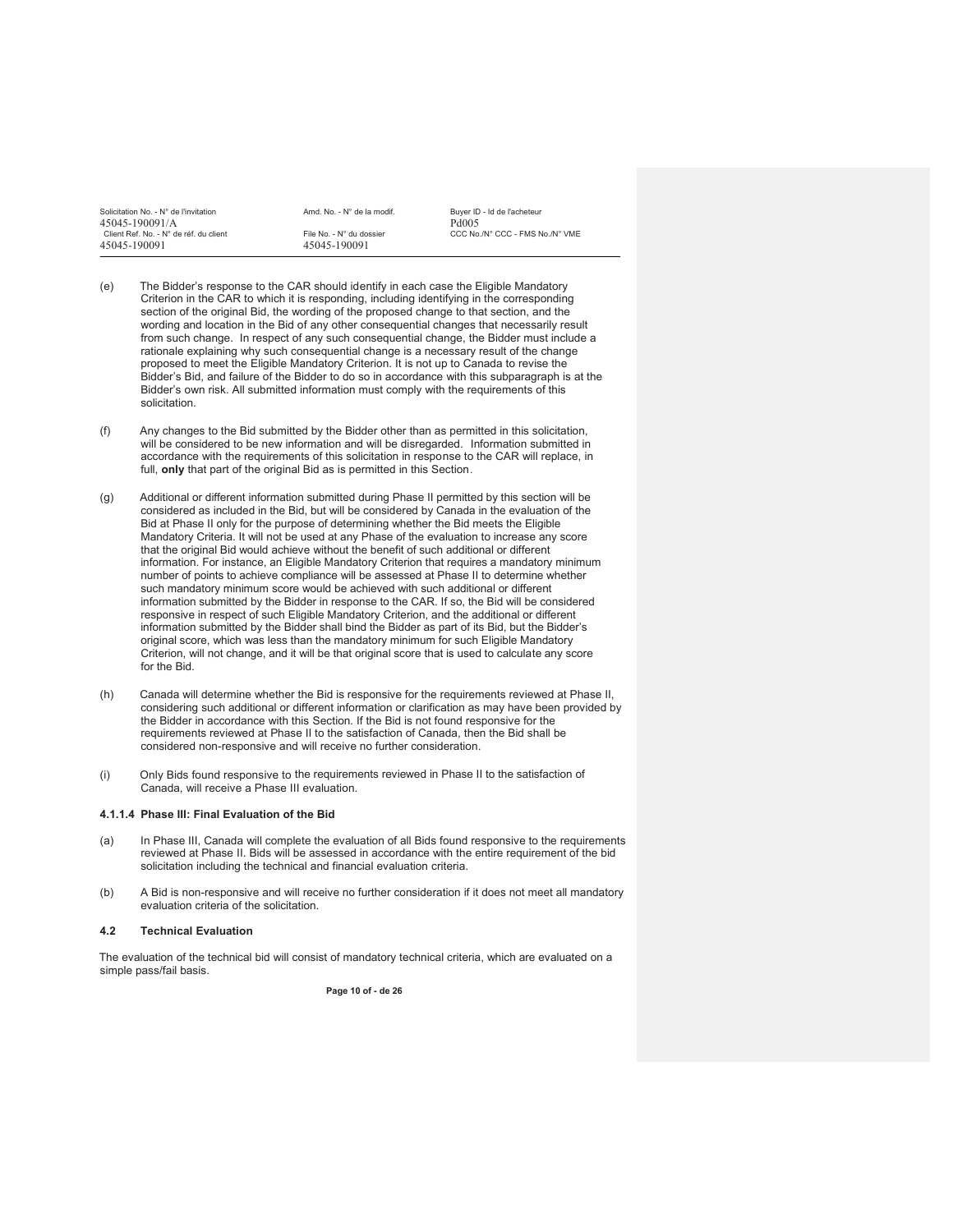| Solicitation No. - N° de l'invitation  | Amd. No. - N° de la modif. | Buver ID - Id de l'acheteur     |
|----------------------------------------|----------------------------|---------------------------------|
| 45045-190091/A                         |                            | Pd <sub>005</sub>               |
| Client Ref. No. - N° de réf. du client | File No. - N° du dossier   | CCC No./N° CCC - FMS No./N° VME |
| 45045-190091                           | 45045-190091               |                                 |

#### **4.2.1 Mandatory Technical Criteria**

- a. The Bidder must comply and meet with all mandatory technical requirements and all terms and conditions in this bid solicitation.
- b. The Bidder's Technical Bid must include one (1) copy of Page 1 of this Request for Proposal (RFP), signed and dated by an authorized representative of the Bidder.
- c. Each bid will be reviewed with the mandatory requirements of the bid solicitation. Any element of the bid solicitation that is identified with the words "must" or "mandatory" is a mandatory requirement. Bids that do not comply with each and every mandatory requirement will be declared non-responsive and be disqualified. The evaluation team may determine that a bid does not meet a mandatory requirement at any time during that evaluation process.
- d. The mandatory technical criteria are described in Table 1- Mandatory Criteria that must be provided at bid closing.
- e. Bidders are cautioned that Table 1- Mandatory Criteria does not include all the mandatory requirements of this solicitation. This solicitation contains other mandatory requirements dealing with the submission, format and content of proposals, including the mandatory submission of certifications and mandatory requirements for the submission of the cost proposal. It is the Bidder's sole responsibility to read the entire solicitation to ensure that it complies with all mandatory requirements of this solicitation.
- f. Bidders are required to complete and submit with their technical proposal Table 1- Mandatory Criteria. The format of the table should be similar to the format shown herein.
- g. Substantiation of Compliance to Mandatory Criteria: Bidders must provide substantiation of compliance for each mandatory criteria. Bidders must provide a narrative (or reference to a narrative) in the column titled "Bidder Substantiation" providing sufficient product description, service description, documentation and/or other information as necessary to substantiate, to the sole satisfaction of the Government evaluators, of how each mandatory criteria is met. If there is insufficient space in the table, Bidders may simply reference the substantiating documentation included in other sections of the proposal. Where it is necessary to refer to other documentation, Bidders should include in the table the precise location of the reference material including the page and paragraph numbers as required. Bidders are cautioned that a simple restatement that the Bidder complies with the requirement will not be considered substantiation.
- h. The Phased Bid Compliance Process will apply to all mandatory technical criteria listed in **Table 1- Mandatory Criteria**.

**Page 11 of - de 26**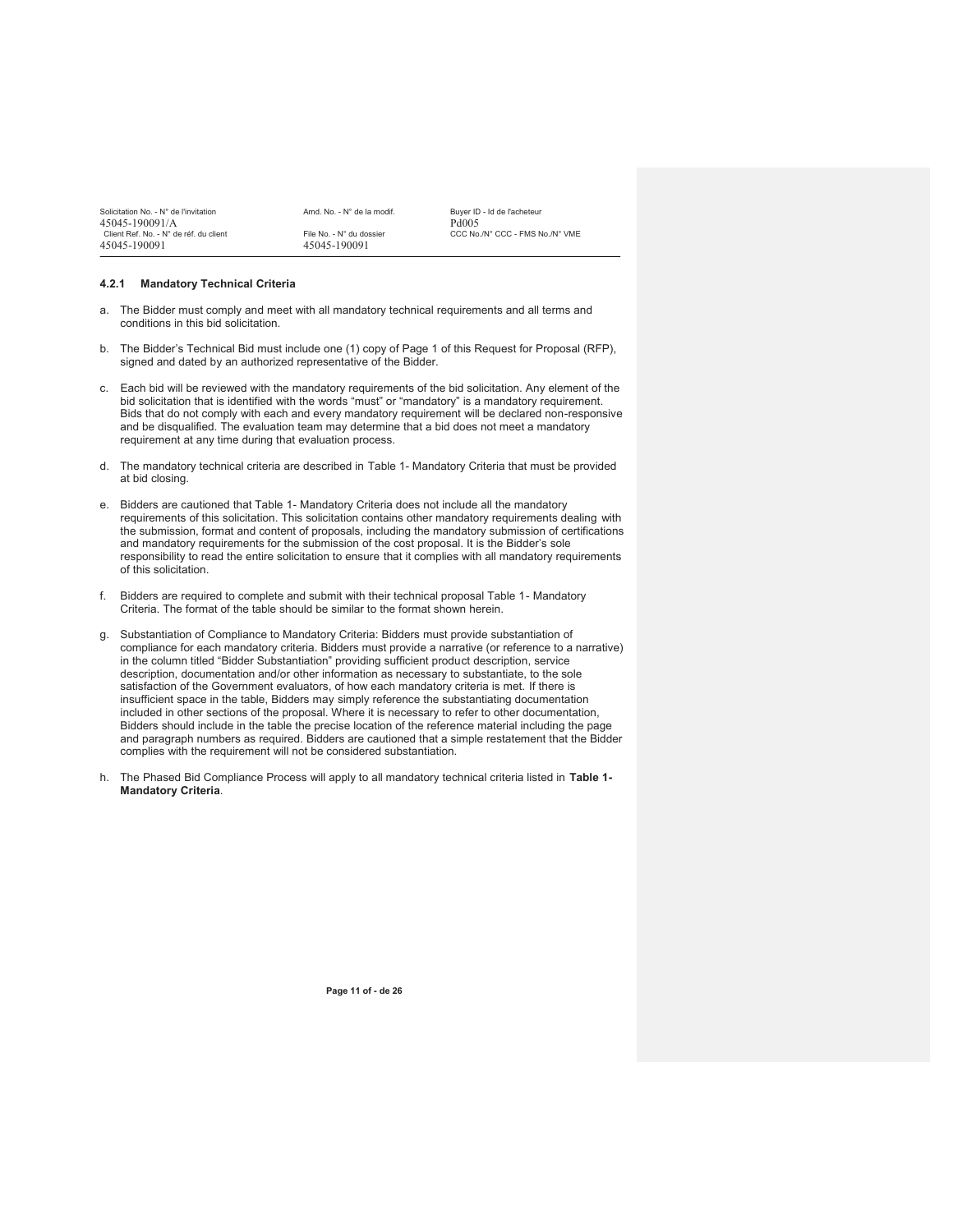Solicitation No. - N° de l'invitation  $45045-190091/A$  Amd. No. - N° de la modif. Buyer ID - Id de l'acheteur 45045-190091/A<br>
Client Ref. No. - N° de réf. du client<br>
45045-190091<br>
45045-190091<br>
45045-190091<br>
45045-190091 Client Ref. No. - N° de réf. du client<br>45045-190091

CCC No./N° CCC - FMS No./N° VME

## **Table 1- Mandatory Criteria**

| Item            | <b>GUILLOTINES MANDATORY REQUIREMENTS</b>                                                                        | <b>Bidder</b>                        |
|-----------------|------------------------------------------------------------------------------------------------------------------|--------------------------------------|
| No.             |                                                                                                                  | <b>Substantiation</b><br>(reference) |
| $\mathbf{1}$    | The Guillotine's cutting and clamping systems must be fully hydraulic;                                           |                                      |
| $\overline{2}$  | The Guillotine's automatic blade and clamp must return from every<br>position to its original starting position; |                                      |
| 3               | The Guillotine's blade depth adjustment(s) must be achievable from<br>outside of the Guillotine;                 |                                      |
| 4               | The Guillotines must have main switch with safety lock and key;                                                  |                                      |
| 5               | The Guillotines must have an optical cutting mark indicator;                                                     |                                      |
| 6               | The Guillotines must be capable of accepting programmable cuts and<br>memory;                                    |                                      |
| $\overline{7}$  | The Guillotine's measurement readout must be in imperial<br>measurement;                                         |                                      |
|                 | The Guillotines must have safety features. At a minimum, this must<br>include:                                   |                                      |
| 8               | two handed operation and;<br>a.                                                                                  |                                      |
|                 | IR light beam safety curtain in front of the table or equivalent.<br>b.                                          |                                      |
| 9               | The Guillotines must have a minimum cutting width of 24 inches;                                                  |                                      |
| 10              | The Guillotines must have a minimum feeding depth of 20 inches;                                                  |                                      |
| 11              | The Guillotines must have a minimum feeding height of 3 inches;                                                  |                                      |
| $\overline{12}$ | The Guillotines must have an adjustable clamp pressure with minimum                                              |                                      |
|                 | pressure less than 500 lbs. and maximum pressure greater than 3,000<br>$\mathsf{lbs}$ :                          |                                      |
| 13              | The Guillotine's smallest cut, automatically, without false plate must be<br>1 inch minimum or smaller;          |                                      |
| 14              | The Guillotine's smallest cut, automatically, with false plate must be 3<br>inch minimum or smaller:             |                                      |
| 15              | The Guillotines must be able to cut different weights of paper (Offset<br>100M/50lb);                            |                                      |
| 16              | The Guillotine's minimum backgauge speed on return way must be of<br>3.5 inch/second:                            |                                      |
| 17              | The Guillotines must have a Programmable Control System;                                                         |                                      |
| 18              | Each Guillotine must come with 20 cutting strips;                                                                |                                      |
| 19              | The Guillotine's blade changing tool, wrenches/screwdrivers and                                                  |                                      |
|                 | cutting block must be provided for each Guillotine;                                                              |                                      |
| 20              | Each guillotines must be delivered with 3 sets of blades:                                                        |                                      |
|                 | 1. One (1) installed; and<br>2. Two (2) as backups.                                                              |                                      |
| 21              | The Guillotines power requirements must be provided in Bid;                                                      |                                      |
| 22              | The Guillotines must be <i>plug'n play</i> style, not requiring any hard wiring;                                 |                                      |
| 23              | Service under Warranty:<br>The Guillotines must have a minimum of 1 year parts and labour                        |                                      |

**Page 12 of - de 26**

**Commented [VF1]:** Quel type de justification est-ce que tu veux que le soumissionnaire vous donne? Ce tableau contient des spécifications, mais ce n'est pas clair sur qu'elle type d'information que vous avez besoin, ou quel type d'information que vous voulez que le soumissionnaire vous donne.

Le tableau est incomplet.

Je suggère aussi de diviser ton tableau en section :

1. des articles que le soumissionnaire doit soumettre avec

leur soumission; et 2. des documentations que le sousmissionnaire doit

soumettre.

Il serait aussi une bonne idée de mettre dans ton tableau quelque chose qui atteste que le soumissionnaire est capable de respecter la garantie de manufacturier.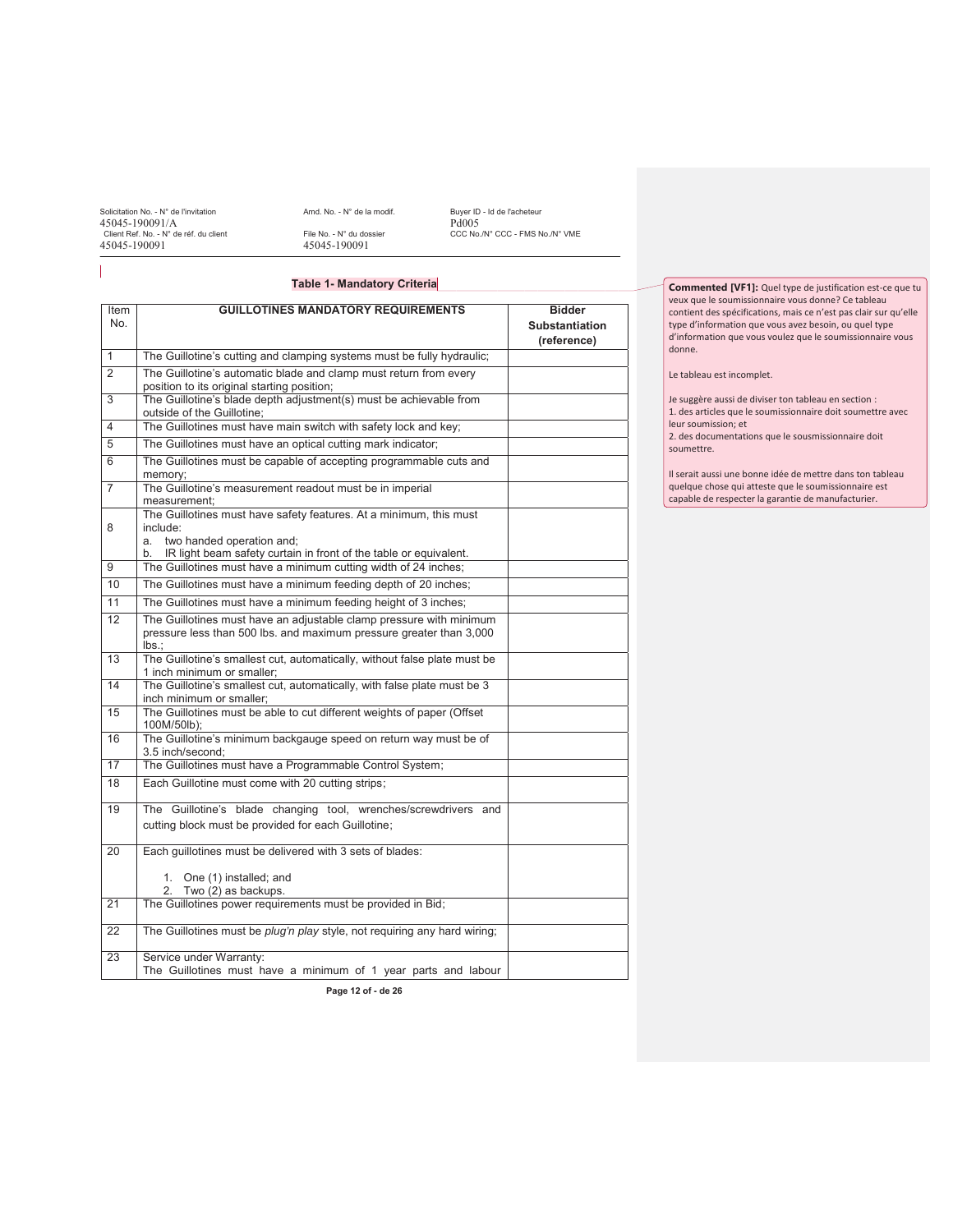Solicitation No. - N° de l'invitation Amd. No. - N° de la modif. Buyer ID - Id de l'acheteur 45045-190091/A Pd005 Client Ref. No. - N° de réf. du client File No. - N° du dossier CCC No./N° CCC - FMS No./N° VME 45045-190091 45045-190091

|             | warranty, under which the Contractor will be responsible for all cost<br>related to the Guillotines maintenance, including (but not limited to) the<br>Guillotines parts and labour, as well as the Contractor's maintenance<br>personnel travel expenses, parking meals, etc.                                                                                                                                                                                                                            |                                                       |
|-------------|-----------------------------------------------------------------------------------------------------------------------------------------------------------------------------------------------------------------------------------------------------------------------------------------------------------------------------------------------------------------------------------------------------------------------------------------------------------------------------------------------------------|-------------------------------------------------------|
|             |                                                                                                                                                                                                                                                                                                                                                                                                                                                                                                           |                                                       |
| Item<br>No. | The following documents must be provided with Bid                                                                                                                                                                                                                                                                                                                                                                                                                                                         | <b>Bidder</b><br><b>Substantiation</b><br>(reference) |
| 24          | Part 3 - Bid Preparation Instructions, Section i: Technical Bid:                                                                                                                                                                                                                                                                                                                                                                                                                                          |                                                       |
|             | The Bidder's Technical Bid must include one (1) copy of Page 1 of<br>C.<br>this Request for Proposal (RFP), signed and dated by an<br>authorized representative of the Bidder.                                                                                                                                                                                                                                                                                                                            |                                                       |
| 25          | Part 5 - Certifications and Additional Information, 5.1.1 Integrity<br>Provisions - Declaration of Convicted Offences:                                                                                                                                                                                                                                                                                                                                                                                    |                                                       |
|             | In accordance with the Integrity Provisions of the Standard Instructions,<br>all bidders must provide with their bid, if applicable, the declaration form<br>available on the Forms for the Integrity Regime website<br>(http://www.tpsgc-pwgsc.gc.ca/ci-if/declaration-eng.html), to be given<br>further consideration in the procurement process.                                                                                                                                                       |                                                       |
| 26          | Part 5 - Certifications and Additional Information, 5.2.1 Integrity<br>Provisions - Required Documentation:                                                                                                                                                                                                                                                                                                                                                                                               |                                                       |
|             | In accordance with the section titled Information to be provided when<br>bidding, contracting or entering into a real property agreement of the<br>Ineligibility and Suspension Policy (http://www.tpsgc-pwgsc.gc.ca/ci-<br>if/politique-policy-eng.html), the Bidder must provide the required<br>documentation, as applicable, to be given further consideration in the<br>procurement process.                                                                                                         |                                                       |
| 27          | Part 5 - Certifications and Additional Information, 5.2.2 Federal<br>Contractors Program for Employment Equity - Bid Certification:                                                                                                                                                                                                                                                                                                                                                                       |                                                       |
|             | By submitting a bid, the Bidder certifies that the Bidder, and any of the<br>Bidder's members if the Bidder is a Joint Venture, is not named on the<br>Federal Contractors Program (FCP) for employment equity "FCP<br>Limited Eligibility to Bid" list available at the bottom of the page of the<br>Employment and Social Development Canada (ESDC) - Labour's<br>website (https://www.canada.ca/en/employment-social-<br>development/programs/employment-equity/federal-contractor-<br>program.html#). |                                                       |
|             | Canada will have the right to declare a bid non-responsive if the Bidder,<br>or any member of the Bidder if the Bidder is a Joint Venture, appears<br>on the "FCP Limited Eligibility to Bid" list at the time of contract award.                                                                                                                                                                                                                                                                         |                                                       |
| 28          | Annex B - Basis of Payment                                                                                                                                                                                                                                                                                                                                                                                                                                                                                |                                                       |
|             |                                                                                                                                                                                                                                                                                                                                                                                                                                                                                                           |                                                       |

**Page 13 of - de 26**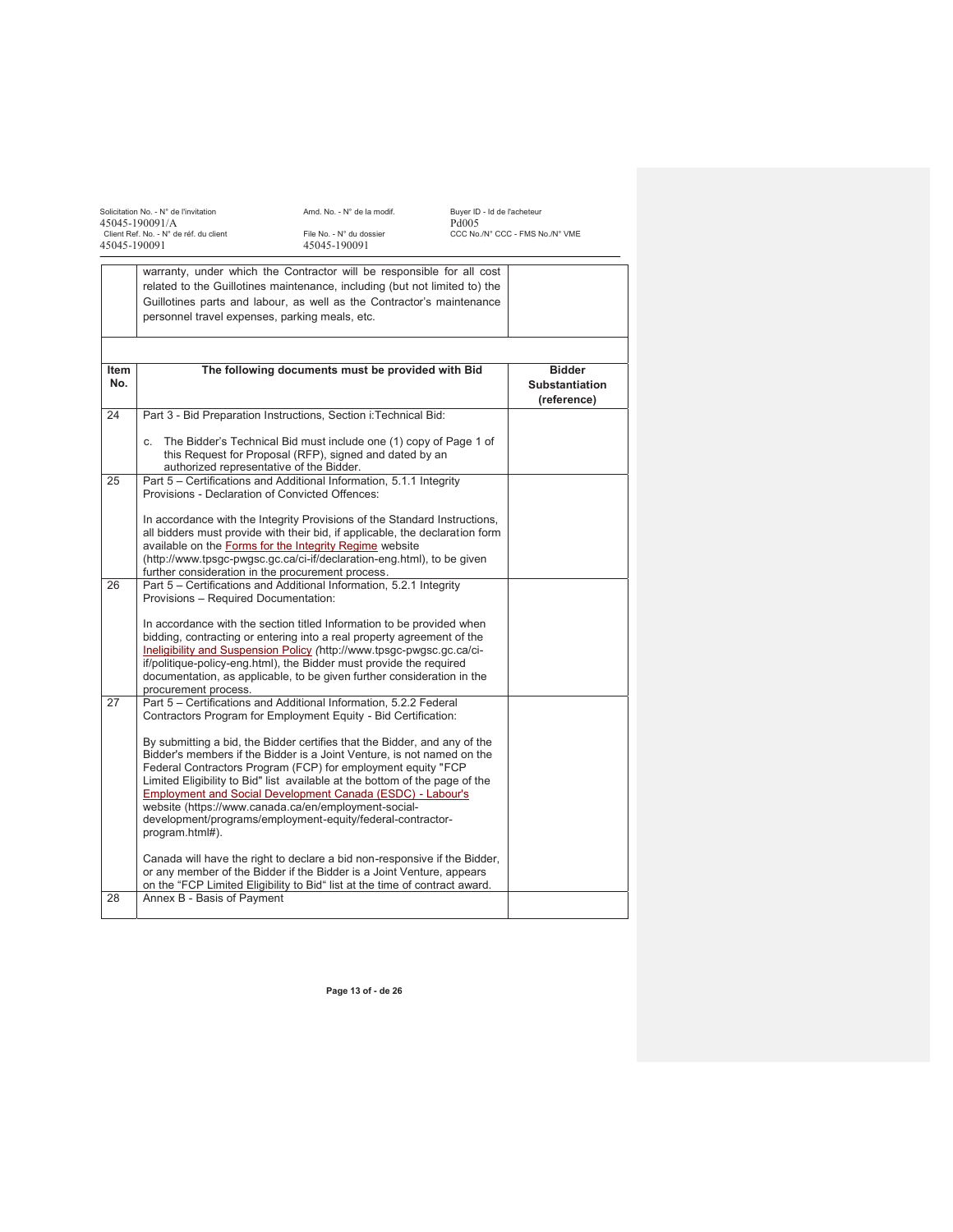| Solicitation No. - N° de l'invitation  | Amd. No. - N° de la modif. | Buver ID - Id de l'acheteur     |
|----------------------------------------|----------------------------|---------------------------------|
| 45045-190091/A                         |                            | Pd005                           |
| Client Ref. No. - N° de réf. du client | File No. - N° du dossier   | CCC No./N° CCC - FMS No./N° VME |
| 45045-190091                           | 45045-190091               |                                 |

## **4.3 Financial Evaluation**

The financial evaluation will be conducted by calculating the Total Bid Price (TBP) using Table 2- Pricing Table below, which will be used to complete the tables in Annex B- Basis of Payment at Contract Award.

| <b>Item</b> | <b>Description</b>                                                                                                                                                                                                                             | Quantity                | <b>Firm Unit Price</b> |
|-------------|------------------------------------------------------------------------------------------------------------------------------------------------------------------------------------------------------------------------------------------------|-------------------------|------------------------|
| no.         |                                                                                                                                                                                                                                                | (for evaluation         | (Extended, before      |
|             |                                                                                                                                                                                                                                                | purposes only)          | applicable taxes)      |
| 1           | New Programmable Hydraulic Guillotine<br>(That meets the mandatory criteria<br>specified in Annex A - Statement of<br>Requirement, including familiarization<br>course, all components, equipment and<br>accessories normally supplied for the | 2                       | \$                     |
| 2           | model offered).<br>Additional Training (Optional)                                                                                                                                                                                              |                         | \$                     |
|             | (As described in Annex A, under 6.3<br>Additional Training (Optional).                                                                                                                                                                         |                         |                        |
| 3           | Shipping, off-loading and commissioning<br>(Including Installation and Set-Up as<br>described in Annex A, under 7.<br>Delivery and On-Site Installation).                                                                                      |                         | \$                     |
| 4           |                                                                                                                                                                                                                                                | <b>Total Bid Price:</b> | \$                     |
|             | *Sum of Firm Unit Price (before taxes) for items no.                                                                                                                                                                                           |                         |                        |
|             | $1+2+3=4$                                                                                                                                                                                                                                      |                         |                        |
|             |                                                                                                                                                                                                                                                |                         |                        |

#### **Table 2- Pricing Table**

#### **4.3.1 Evaluation of Price- Canadian/ Foreign Bidders**

- 1. The price of the bid will be evaluated as follows:
	- a. Canadian-based bidders must submit firm prices, Canadian customs duties and excise taxes included, and Applicable Taxes excluded.
	- b. foreign-based bidders must submit firm prices, Canadian customs duties, excise taxes and Applicable Taxes excluded. Canadian customs duties and excise taxes payable by Canada will be added, for evaluation purposes only, to the prices submitted by foreign-based bidders.
- 2. Unless the bid solicitation specifically requires bids to be submitted in Canadian currency, bids submitted in foreign currency will be converted to Canadian currency for evaluation purposes. The rate given by the Bank of Canada in effect on the bid solicitation closing date, or on another date specified in the bid solicitation, will be applied as a conversion factor to the bids submitted in foreign currency.
- 3. Although Canada reserves the right to award the Contract either on an FOB plant or FOB destination, Canada requests that bidders provide prices FOB their plant or shipping point and FOB destination. Bids will be assessed on an FOB destination basis.
- 4. For the purpose of the bid solicitation, bidders with an address in Canada are considered Canadianbased bidders and bidders with an address outside of Canada are considered foreign-based bidders.

**Page 14 of - de 26**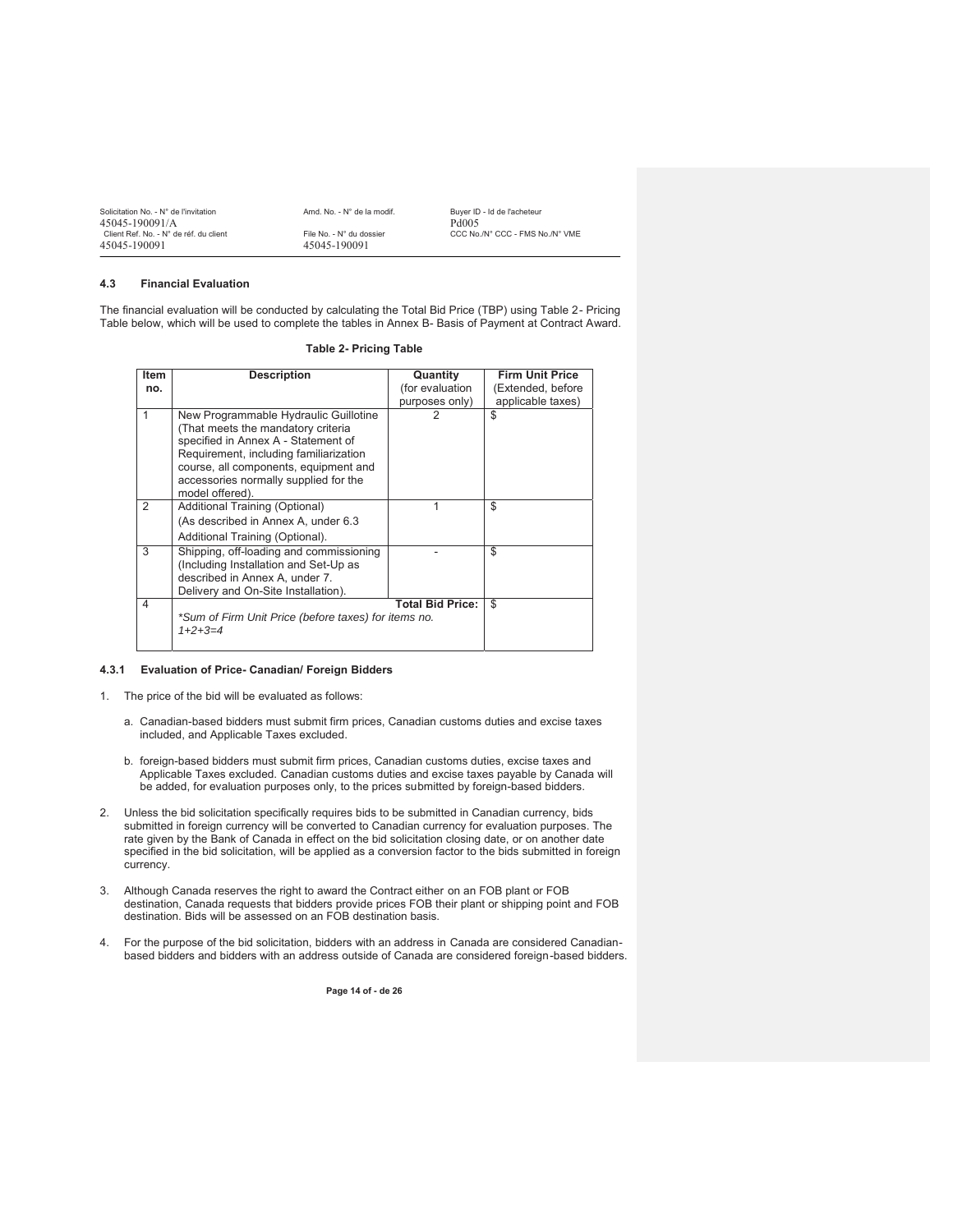| Solicitation No. - N° de l'invitation<br>45045-190091/A | Amd. No. - N° de la modif.               | Buver ID - Id de l'acheteur<br>Pd <sub>005</sub> |
|---------------------------------------------------------|------------------------------------------|--------------------------------------------------|
| Client Ref. No. - N° de réf. du client<br>45045-190091  | File No. - N° du dossier<br>45045-190091 | CCC No./N° CCC - FMS No./N° VME                  |

#### **4.3.2 Taxes- Foreign-based Contractor**

Unless specified otherwise in the Contract, the price includes no amount for any federal excise tax, state or local sales or use tax, or any other tax of a similar nature, or any Canadian tax whatsoever. The price, however, includes all other taxes. If the Work is normally subject to federal excise tax, Canada will, upon request, provide the Contractor a certificate of exemption from such federal excise tax in the form prescribed by the federal regulations.

Canada will provide the Contractor evidence of export that may be requested by the tax authorities. If, as a result of Canada's failure to do so, the Contractor has to pay federal excise tax, Canada will reimburse the Contractor if the Contractor takes such steps as Canada may require to recover any payment made by the Contractor. The Contractor must refund to Canada any amount so recovered.

#### **4.4 Basis of Selection**

A bid must comply with the requirements of the bid solicitation and meet all mandatory technical evaluation criteria to be declared responsive. The responsive bid with the lowest evaluated price will be recommended for award of a contract.

**Page 15 of - de 26**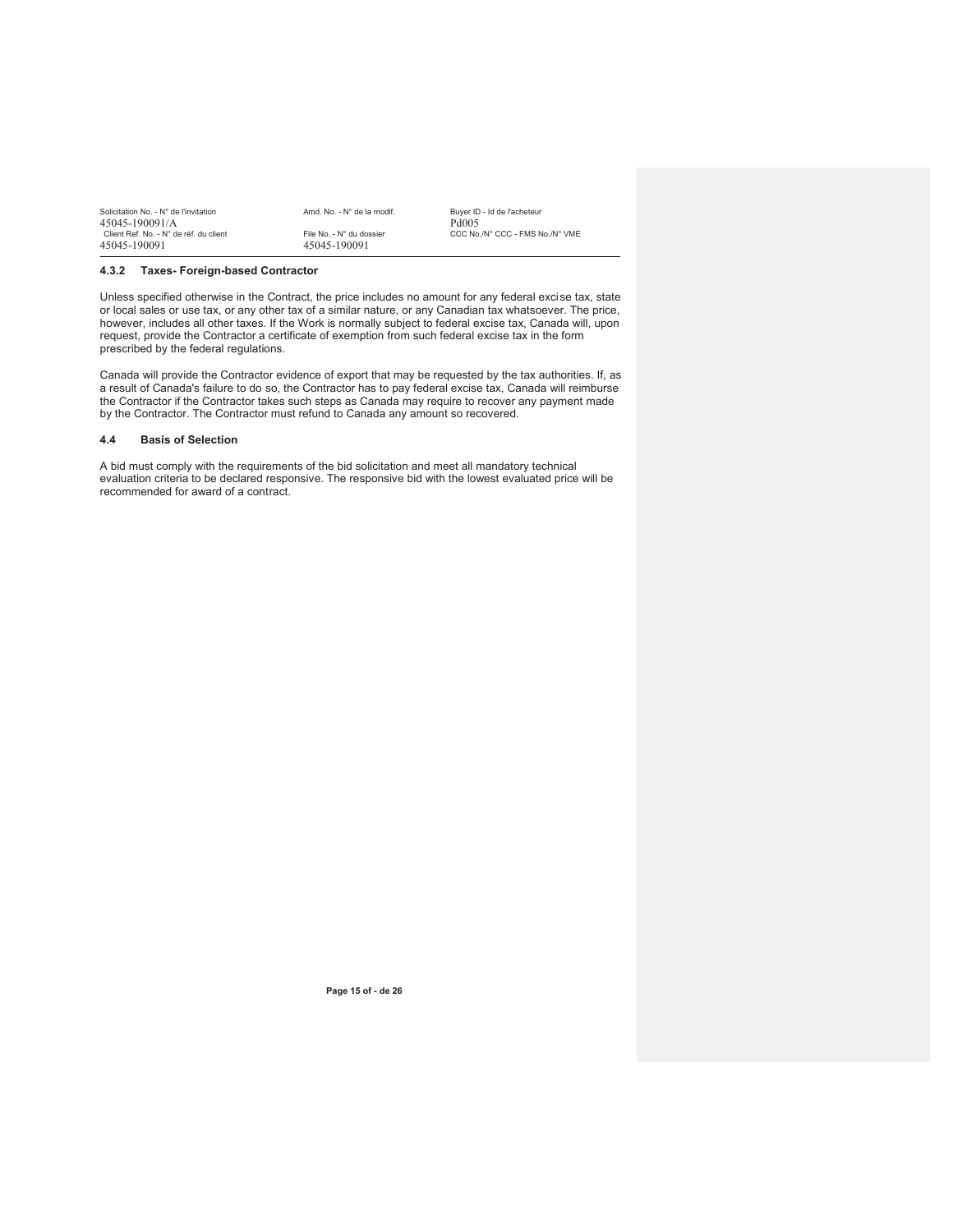| Solicitation No. - N° de l'invitation  | Amd. No. - N° de la modif. | Buver ID - Id de l'acheteur     |
|----------------------------------------|----------------------------|---------------------------------|
| 45045-190091/A                         |                            | Pd <sub>005</sub>               |
| Client Ref. No. - N° de réf. du client | File No. - N° du dossier   | CCC No./N° CCC - FMS No./N° VME |
| 45045-190091                           | 45045-190091               |                                 |

## **PART 5 – CERTIFICATIONS AND ADDITIONAL INFORMATION**

Bidders must provide the required certifications and additional information to be awarded a contract.

The certifications provided by Bidders to Canada are subject to verification by Canada at all times. Unless specified otherwise, Canada will declare a bid non-responsive, or will declare a contractor in default if any certification made by the Bidder is found to be untrue whether made knowingly or unknowingly, during the bid evaluation period or during the contract period.

The Contracting Authority will have the right to ask for additional information to verify the Bidder's certifications. Failure to comply and to cooperate with any request or requirement imposed by the Contracting Authority will render the bid non-responsive or constitute a default under the Contract.

#### **5.1 Certifications Required with the Bid**

Bidders must submit the following duly completed certifications as part of their bid.

#### **5.1.1 Integrity Provisions - Declaration of Convicted Offences**

In accordance with the Integrity Provisions of the Standard Instructions, all bidders must provide with their bid, **if applicable**, the declaration form available on the Forms for the Integrity Regime website (http://www.tpsgc-pwgsc.gc.ca/ci-if/declaration-eng.html), to be given further consideration in the procurement process.

## **5.2 Certifications Precedent to Contract Award and Additional Information**

The certifications and additional information listed below should be submitted with the bid, but may be submitted afterwards. If any of these required certifications or additional information is not completed and submitted as requested, the Contracting Authority will inform the Bidder of a time frame within which to provide the information. Failure to provide the certifications or the additional information listed below within the time frame provided will render the bid non-responsive.

#### **5.2.1 Integrity Provisions – Required Documentation**

In accordance with the section titled Information to be provided when bidding, contracting or entering into a real property agreement of the Ineligibility and Suspension Policy *(*http://www.tpsgc-pwgsc.gc.ca/ciif/politique-policy-eng.html), the Bidder must provide the required documentation, as applicable, to be given further consideration in the procurement process.

#### **5.2.2 Federal Contractors Program for Employment Equity - Bid Certification**

By submitting a bid, the Bidder certifies that the Bidder, and any of the Bidder's members if the Bidder is a Joint Venture, is not named on the Federal Contractors Program (FCP) for employment equity "FCP Limited Eligibility to Bid" list available at the bottom of the page of the Employment and Social Development Canada (ESDC) - Labour's website (https://www.canada.ca/en/employment-socialdevelopment/programs/employment-equity/federal-contractor-program.html#).

Canada will have the right to declare a bid non-responsive if the Bidder, or any member of the Bidder if the Bidder is a Joint Venture, appears on the "FCP Limited Eligibility to Bid" list at the time of contract award.

**Page 16 of - de 26**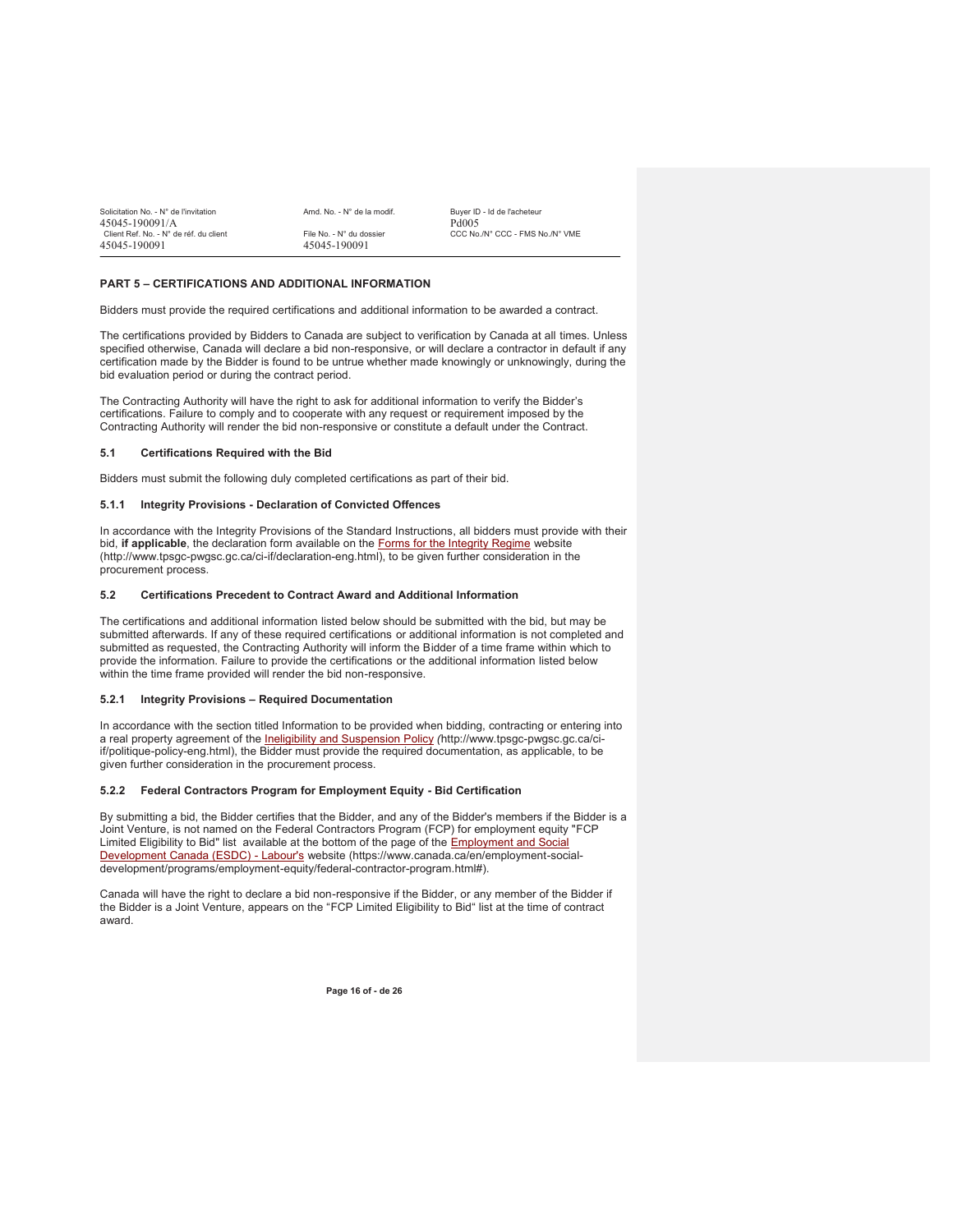| Solicitation No. - N° de l'invitation  | Amd. No. - N° de la modif. | Buver ID - Id de l'acheteur     |
|----------------------------------------|----------------------------|---------------------------------|
| 45045-190091/A                         |                            | Pd <sub>005</sub>               |
| Client Ref. No. - N° de réf. du client | File No. - N° du dossier   | CCC No./N° CCC - FMS No./N° VME |
| 45045-190091                           | 45045-190091               |                                 |

## **PART 6 - RESULTING CONTRACT CLAUSES**

The following clauses and conditions apply to and form part of any contract resulting from the bid solicitation.

## **6.1 Security Requirements**

There is no security requirement applicable to the Contract.

## **6.2 Statement of Requirement**

The Contractor must provide new Hydraulic Guillotines in accordance with the Statement of Requirement at Annex A and the Basis of Payment at Annex B for Statistics Canada.

#### **6.3 Standard Clauses and Conditions**

All clauses and conditions identified in the Contract by number, date and title are set out in the Standard Acquisition Clauses and Conditions Manual (https://buyandsell.gc.ca/policy-and-guidelines/standardacquisition-clauses-and-conditions-manual) issued by Public Works and Government Services Canada.

#### **6.3.1 General Conditions**

2010A (2018-06-21), General Conditions - Goods (Medium Complexity), apply to and form part of the Contract.

#### **6.4 Term of Contract**

## **6.4.1 Period of the Contract**

The "Contract Period" is the entire period of time during which the Contractor is obliged to perform the Work, which includes:

a. The "Initial Contract Period" which begins on the date the Contract is awarded and ends twelve (12) months later.

The Contract will terminate only once all obligations of all Parties have been performed, including warranties, or upon earlier termination as indicated in the General Terms and Conditions.

#### **6.4.2 Delivery Date**

All the deliverables must be received on August 4, 2020, between 9am-3pm, EDT.

#### **6.4.3 Delivery Points**

Delivery of the requirement will be made to the delivery points specified at Annex A – Statement of Requirement, Article 7. Delivery and On-Site Installation.

## **6.4.4 Excess Goods**

The quantity of goods to be delivered by the Contractor is specified in the Contract. The Contractor remains liable for any shipment in excess of that quantity whether the excess quantity is shipped voluntarily or as a result of an error by the Contractor. Canada will not make any payment to the Contractor for goods shipped in excess of the specified quantity. Canada will not return the said goods to

**Page 17 of - de 26**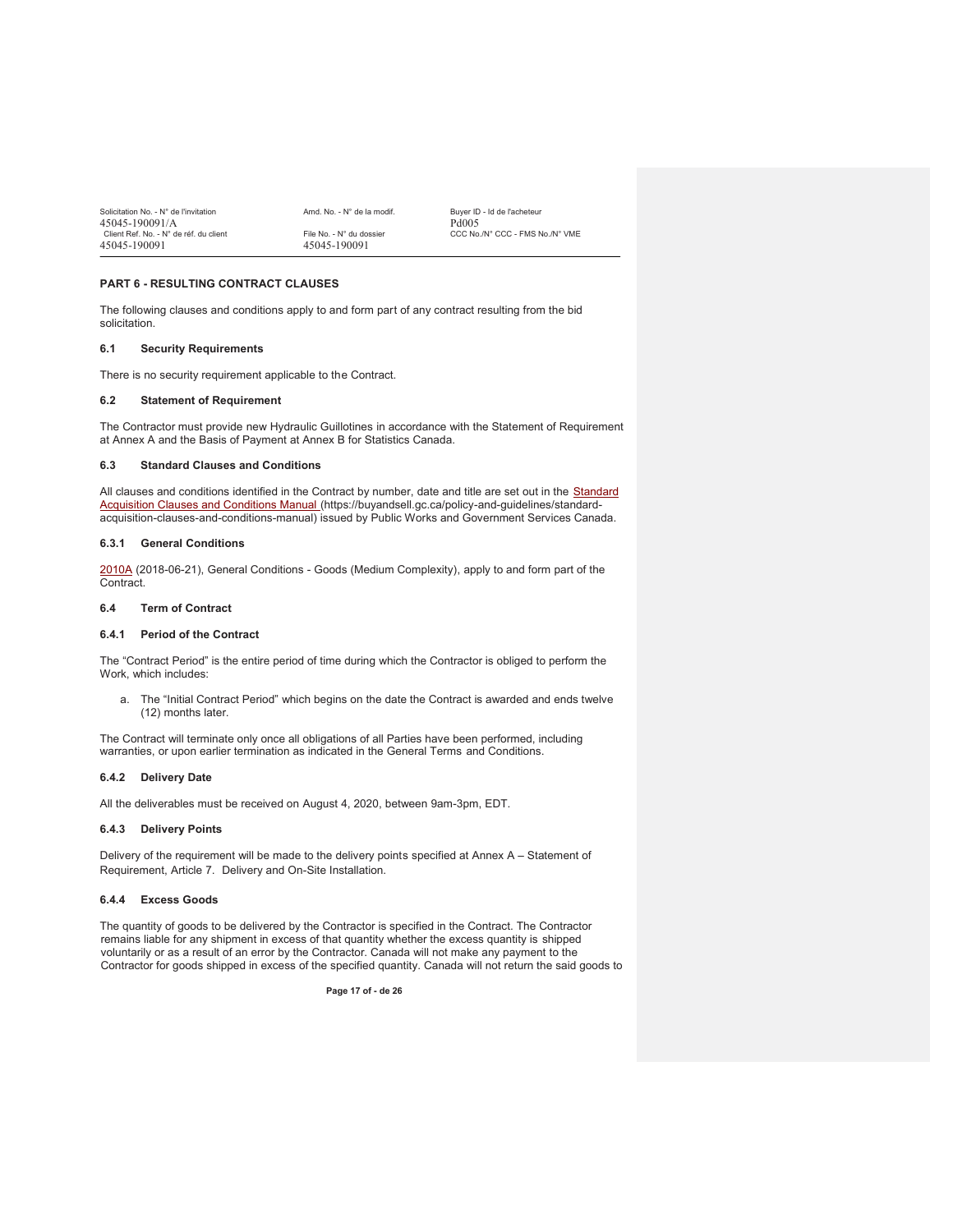| Solicitation No. - N° de l'invitation  | Amd. No. - N° de la modif. | Buver ID - Id de l'acheteur     |
|----------------------------------------|----------------------------|---------------------------------|
| 45045-190091/A                         |                            | Pd <sub>005</sub>               |
| Client Ref. No. - N° de réf. du client | File No. - N° du dossier   | CCC No./N° CCC - FMS No./N° VME |
| 45045-190091                           | 45045-190091               |                                 |

the Contractor unless the Contractor agrees to pay for all the costs related to the return, including but not limited to administrative, shipping and handling costs. Canada will have the right to deduct such costs from any invoice submitted by the Contractor.

#### **6.5 Authorities**

### **6.5.1 Contracting Authority**

The Contracting Authority for the Contract is:

Name: Frédéric Fortin Title: Supply Specialist Public Works and Government Services Canada Acquisitions Branch Directorate: Consumer Goods and Information Products Division- PD Division Address: 140 O'Connor Street, Ottawa, ON K1A 0R5

Telephone: (343) 550 1655 E-mail address: Frederic.Fortin@tpsgc-pwgsc.gc.ca

The Contracting Authority is responsible for the management of the Contract and any changes to the Contract must be authorized in writing by the Contracting Authority. The Contractor must not perform work in excess of or outside the scope of the Contract based on verbal or written requests or instructions from anybody other than the Contracting Authority.

#### **6.5.2 Technical Authority**

*(to be included at Contract Award)* 

The Technical Authority for the Contract is:

The Technical Authority is the representative of the department or agency for whom the Work is being carried out under the Contract and is responsible for all matters concerning the technical content of the Work under the Contract. Technical matters may be discussed with the Technical Authority, however the Technical Authority has no authority to authorize changes to the scope of the Work. Changes to the scope of the Work can only be made through a contract amendment issued by the Contracting Authority.

#### **6.5.3 Contractor's Representative**

*(to be included at Contract Award)*

| Name:      |  |
|------------|--|
| Telephone: |  |
| Facsimile: |  |
| E-mail:    |  |

**Page 18 of - de 26**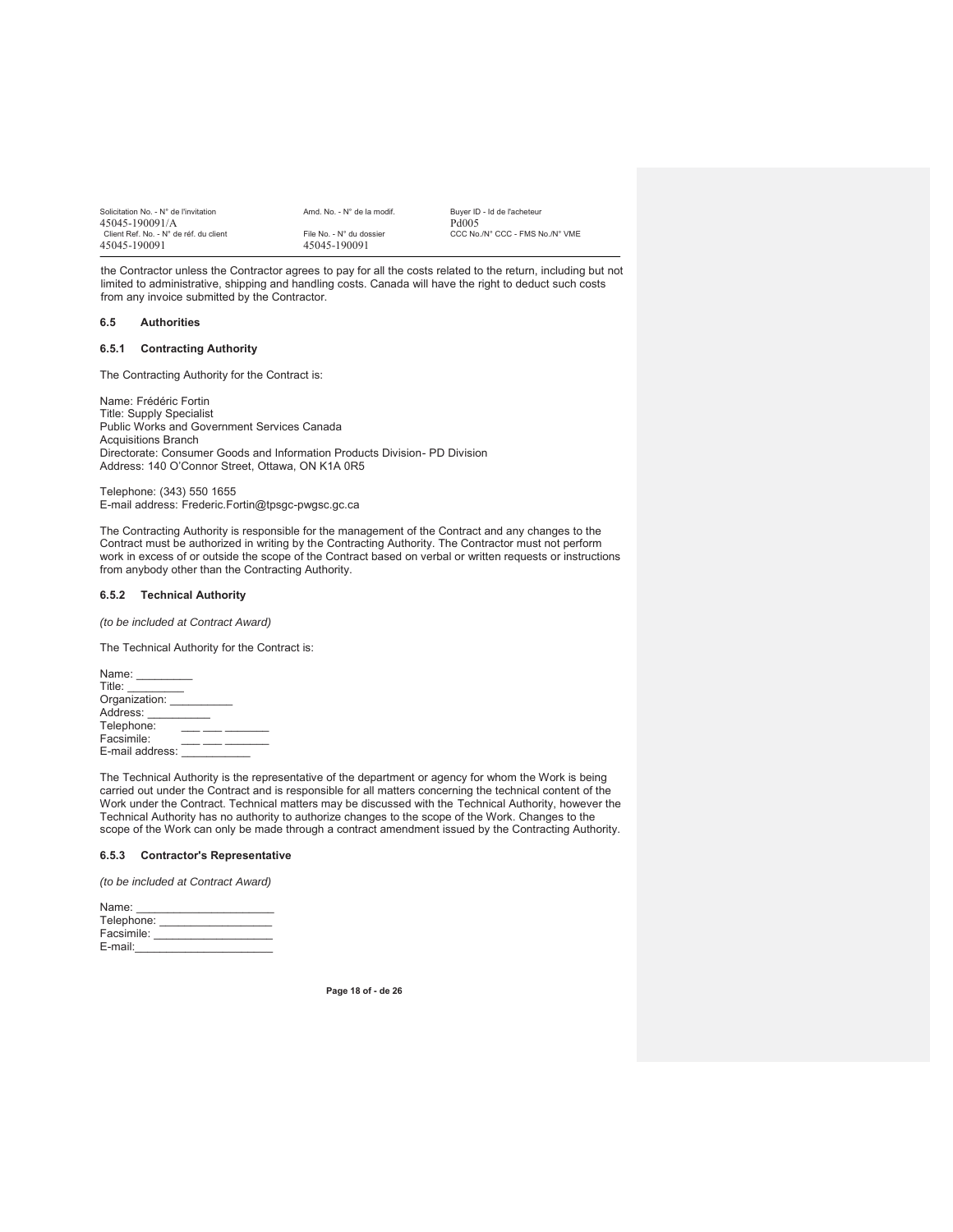| Solicitation No. - N° de l'invitation  | Amd. No. - N° de la modif. | Buver ID - Id de l'acheteur     |
|----------------------------------------|----------------------------|---------------------------------|
| 45045-190091/A                         |                            | Pd005                           |
| Client Ref. No. - N° de réf. du client | File No. - N° du dossier   | CCC No./N° CCC - FMS No./N° VME |
| 45045-190091                           | 45045-190091               |                                 |

**6.6 Payment** 

#### **6.6.1 Basis of Payment**

In consideration of the Contractor satisfactorily completing all of its obligations under the Contract, the Contractor will be paid a firm unit price as specified in Annex B- Basis of Payment. The Contractor will be paid in Canadian dollars, Delivered Duty Paid (DDP) at destination, Incoterms 2000, Canadian Customs Duties, Excise Taxes included where applicable and Applicable Taxes extra.

## **6.6.2 Limitation of Price**

*SACC Manual* clause C6000C (2017-08-17) Limitation of Price

Canada will not pay the Contractor for any design changes, modifications or interpretations of the Work, unless they have been approved, in writing, by the Contracting Authority before their incorporation into the Work.

#### **6.6.3 Single Payment**

Canada will pay the Contractor upon completion and delivery of the Work in accordance with the payment provisions of the Contract if:

- a. an accurate and complete invoice and any other documents required by the Contract have been submitted in accordance with the invoicing instructions provided in the Contract;
- b. all such documents have been verified by Canada; and
- c. the Work delivered has been accepted by Canada.

#### **6.6.4 Shipping Instructions- Delivery at Destination**

The Contractor must ship the goods prepaid DDP- Delivered Duty Paid to the destination address listed in Annex A. Unless otherwise directed, delivery must be made by the most economical means. Shipping charges must be shows as a separate item on the Contractor's invoice. The Contractor is responsible for all delivery charges, administration, costs and risks of transport and customs clearance, including the payment of customs duties and Applicable Taxes.

#### **6.6.5 SACC Manual Clauses**

C2000C (2007-11-30) Taxes- Foreign-based Contractor

#### **6.6.6 Electronic Payment of Invoices – Contract**

The Contractor accepts to be paid using any of the following Electronic Payment Instrument(s):

- a. Direct Deposit (Domestic and International); and
- b. Wire Transfer (International Only).

#### **6.7 Invoicing Instructions**

1. The Contractor must submit invoices in accordance with the section entitled "Invoice Submission" of the general conditions. Invoices cannot be submitted until all work identified in the invoice is completed.

**Page 19 of - de 26**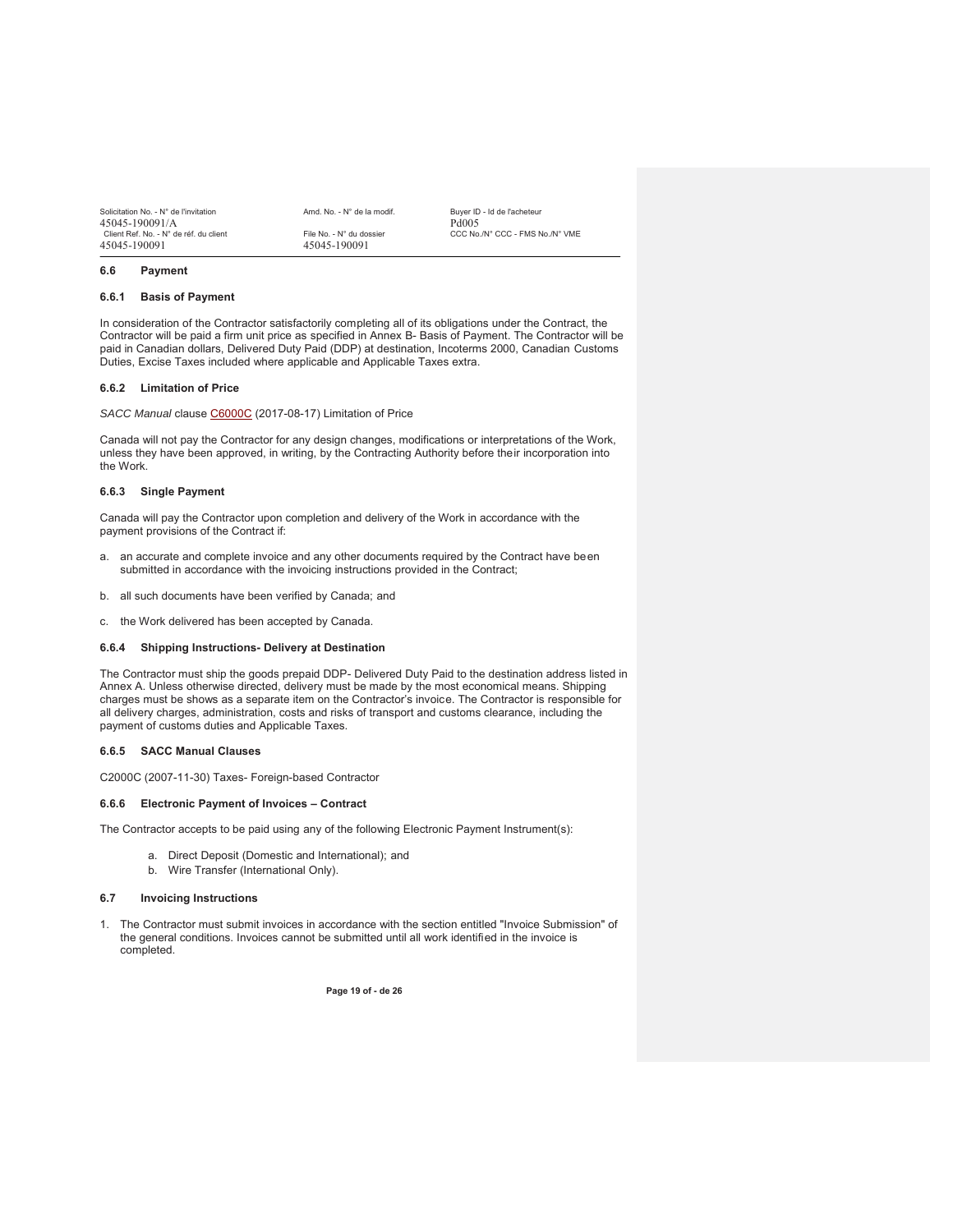| Solicitation No. - N° de l'invitation<br>45045-190091/A | Amd. No. - N° de la modif.               | Buver ID - Id de l'acheteur<br>Pd <sub>005</sub> |
|---------------------------------------------------------|------------------------------------------|--------------------------------------------------|
| Client Ref. No. - N° de réf. du client<br>45045-190091  | File No. - N° du dossier<br>45045-190091 | CCC No./N° CCC - FMS No./N° VME                  |

2. Invoices must be distributed as follows:

- a. One (1) copy in high quality PDF format must be forwarded to the following e-mail address for certification and payment: *(to be completed at Contract Award)*
- b. One (1) copy must be forwarded to the Contracting Authority identified under the section entitled "Authorities" of the Contract.

## **6.8 Certifications and Additional Information**

#### **6.8.1 Compliance**

Unless specified otherwise, the continuous compliance with the certifications provided by the Contractor in its bid or precedent to contract award, and the ongoing cooperation in providing additional information are conditions of the Contract and failure to comply will constitute the Contractor in default. Certifications are subject to verification by Canada during the entire period of the Contract.

#### **6.9 Applicable Laws**

The Contract must be interpreted and governed, and the relations between the parties determined, by the laws in force in Ontario.

#### **6.10 Priority of Documents**

If there is a discrepancy between the wording of any documents that appear on the list, the wording of the document that first appears on the list has priority over the wording of any document that subsequently appears on the list.

- 
- (a) the Articles of Agreement;<br>(b) the general conditions 201 (b) the general conditions 2010A (2018-06-21) General conditions: Goods (medium complexity);
- (c) Annex A, Statement of Requirement;<br>(d) Annex B, Basis of Payment; and
- (d) Annex B, Basis of Payment; and<br>(e) the Contractor's bid dated
- (to be completed at Contract Award)

## **6.11** *SACC Manual* **Clauses**

G1005C (2016-01-28) Insurance- No Specific Requirement

**Page 20 of - de 26**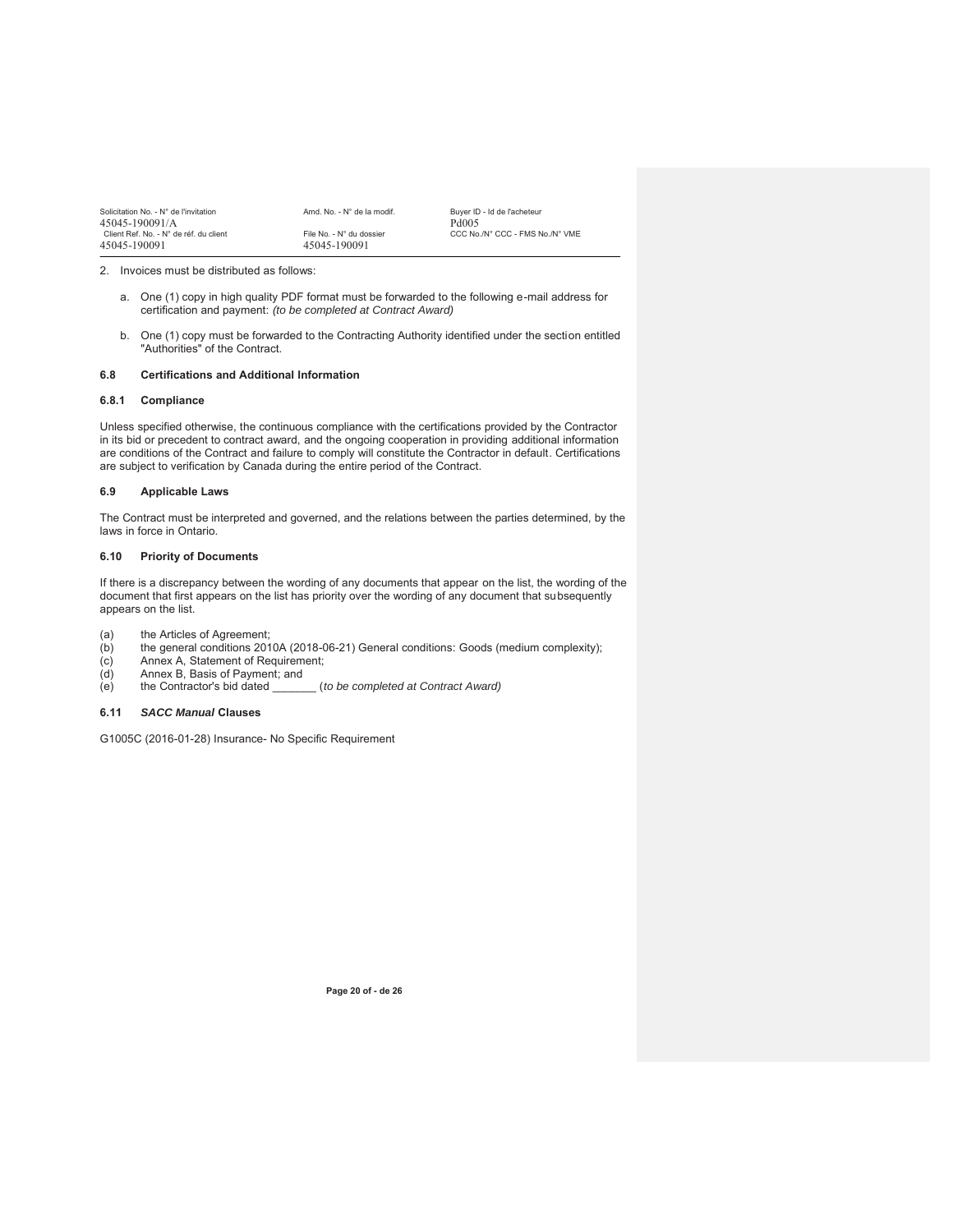| Solicitation No. - N° de l'invitation  | Amd. No. - N° de la modif. | Buver ID - Id de l'acheteur     |
|----------------------------------------|----------------------------|---------------------------------|
| 45045-190091/A                         |                            | Pd005                           |
| Client Ref. No. - N° de réf. du client | File No. - N° du dossier   | CCC No./N° CCC - FMS No./N° VME |
| 45045-190091                           | 45045-190091               |                                 |

## **ANNEX A - STATEMENT OF REQUIREMENT**

#### **1. Requirement**

Statistics Canada (STATCAN) has a requirement for the purchase, delivery, off-loading and commissioning of 2 new Programmable Fully Hydraulic Guillotines (hereinafter referred to as "Guillotines"), including all the related accessories necessary to fulfill the present Requirement as well as hands-on training for its designated operators located in the National Capital Region (NCR).

This requirement also encompass training for STATCAN Operators and Technicians as described in this Annex.

#### **2. Background**

The Guillotines are required for the preparation and production period of Statistics Canada (STATCAN) 2021 Census. During the Census peak production periods (from February to August 2021 inclusively), the Guillotines will be operating 16 hours per day up to 7 days per week under normal room temperature conditions while producing no less than 3,600 cutting actions with nearly 200,000 White 100M sheets of paper being cut on a daily basis.

#### **3. Contractor's Representative- Primary Point of Contact**

The Contractor's Representative identified in the Contract will act as the primary point of contact for any interactions with the STATCAN Technical Authority during the period of the Contract. The Contractor must advise the STATCAN Technical Authority and the Contracting Authority as soon as possible if a new point of contact is assigned to the STATCAN account.

**Page 21 of - de 26**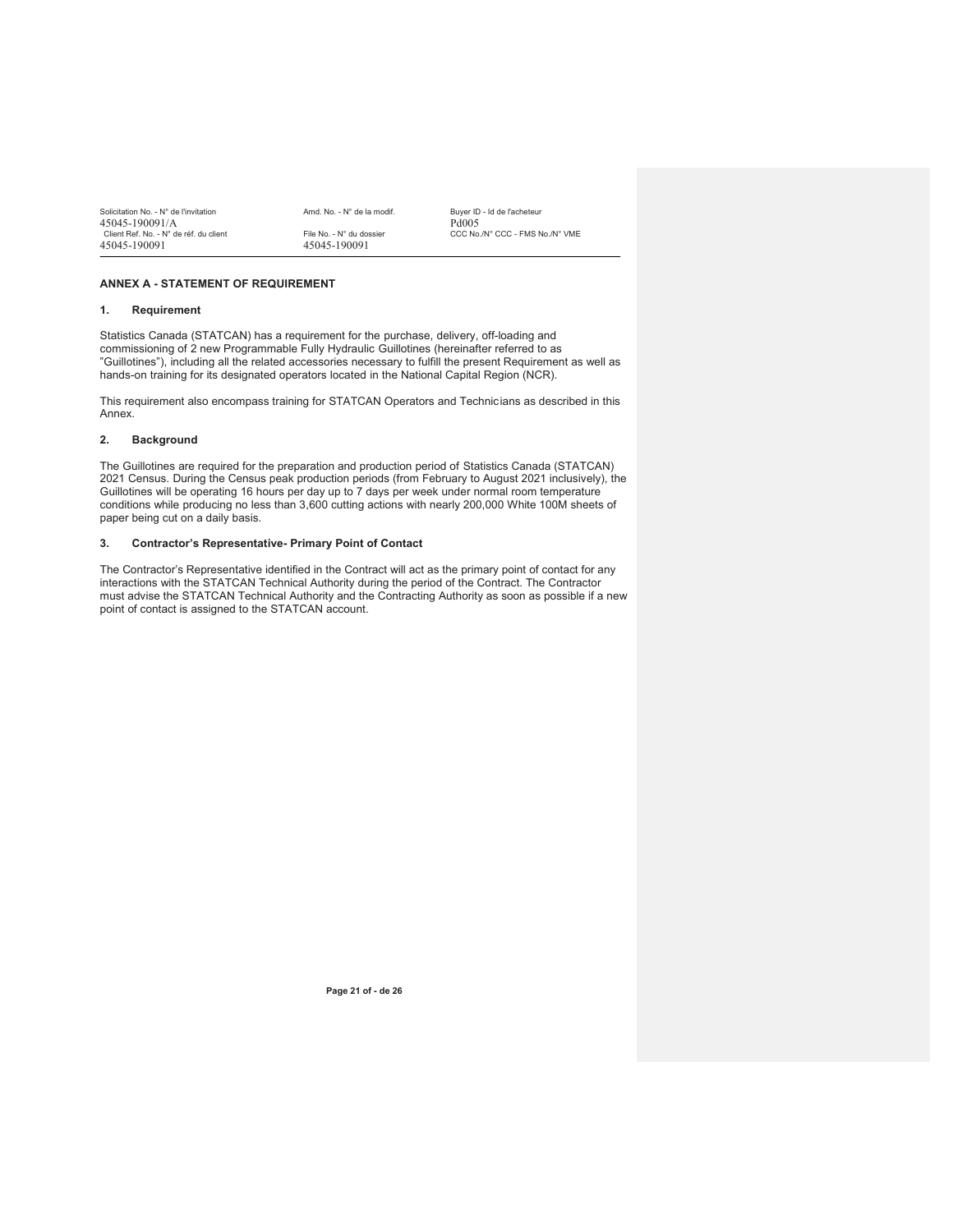| Solicitation No. - N° de l'invitation  | Amd. No. - N° de la modif. | Buver ID - Id de l'acheteur     |
|----------------------------------------|----------------------------|---------------------------------|
| 45045-190091/A                         |                            | Pd005                           |
| Client Ref. No. - N° de réf. du client | File No. - N° du dossier   | CCC No./N° CCC - FMS No./N° VME |
| 45045-190091                           | 45045-190091               |                                 |

## **4. Mandatory Technical requirements**

The Guillotines must meet the following mandatory requirements:

| Item<br>No.    | <b>GUILLOTINES MANDATORY REQUIREMENTS</b>                                                                                                                                                                                                                                                                                                                                |  |  |
|----------------|--------------------------------------------------------------------------------------------------------------------------------------------------------------------------------------------------------------------------------------------------------------------------------------------------------------------------------------------------------------------------|--|--|
| $\mathbf{1}$   | The Guillotine's cutting and clamping systems must be fully hydraulic;                                                                                                                                                                                                                                                                                                   |  |  |
| $\overline{2}$ | The Guillotine's automatic blade and clamp must return from every position to its original<br>starting position;                                                                                                                                                                                                                                                         |  |  |
| 3              | The Guillotine's blade depth adjustment(s) must be achievable from outside of the<br>Guillotine:                                                                                                                                                                                                                                                                         |  |  |
| $\overline{4}$ | The Guillotines must have main switch with safety lock and key;                                                                                                                                                                                                                                                                                                          |  |  |
| 5              | The Guillotines must have an optical cutting mark indicator;                                                                                                                                                                                                                                                                                                             |  |  |
| 6              | The Guillotines must be capable of accepting programmable cuts and memory;                                                                                                                                                                                                                                                                                               |  |  |
| $\overline{7}$ | The Guillotine's measurement readout must be in imperial measurement;                                                                                                                                                                                                                                                                                                    |  |  |
| 8              | The Guillotines must have safety features. At a minimum, this must include:<br>Two handed operation and;<br>a.<br>IR light beam safety curtain in front of the table or equivalent.<br>b.                                                                                                                                                                                |  |  |
| 9              | The Guillotines must have a minimum cutting width of 24 inches;                                                                                                                                                                                                                                                                                                          |  |  |
| 10             | The Guillotines must have a minimum feeding depth of 20 inches;                                                                                                                                                                                                                                                                                                          |  |  |
| 11             | The Guillotines must have a minimum feeding height of 3 inches;                                                                                                                                                                                                                                                                                                          |  |  |
| 12             | The Guillotines must have an adjustable clamp pressure with minimum pressure less than<br>500 lbs. and maximum pressure greater than 3,000 lbs.;                                                                                                                                                                                                                         |  |  |
| 13             | The Guillotine's smallest cut, automatically, without false plate must be 1 inch minimum or<br>smaller:                                                                                                                                                                                                                                                                  |  |  |
| 14             | The Guillotine's smallest cut, automatically, with false plate must be 3 inch minimum or<br>smaller:                                                                                                                                                                                                                                                                     |  |  |
| 15             | The Guillotines must be able to cut different weights of paper (Offset 100M/50lb);                                                                                                                                                                                                                                                                                       |  |  |
| 16             | The Guillotine's minimum backgauge speed on return way must be of 3.5 inch/second;                                                                                                                                                                                                                                                                                       |  |  |
| 17             | The Guillotines must have a Programmable Control System;                                                                                                                                                                                                                                                                                                                 |  |  |
| 18             | Each Guillotine must come with 20 cutting strips;                                                                                                                                                                                                                                                                                                                        |  |  |
| 19             | The Guillotine's blade changing tool, wrenches/screwdrivers and cutting block must be<br>provided for each Guillotine:                                                                                                                                                                                                                                                   |  |  |
| 20             | Each guillotines must be delivered with 3 sets of blades:                                                                                                                                                                                                                                                                                                                |  |  |
|                | 1. One (1) installed; and<br>Two (2) as backups<br>2.                                                                                                                                                                                                                                                                                                                    |  |  |
| 21             | The Guillotines power requirements must be provided in Bid;                                                                                                                                                                                                                                                                                                              |  |  |
| 22             | The Guillotines must be <i>plug'n play</i> style, not requiring any hard wiring.                                                                                                                                                                                                                                                                                         |  |  |
| 23             | Service under Warranty:<br>The Guillotines must have a minimum of 1 year parts and labour warranty, under which<br>the Contractor will be responsible for all cost related to the Guillotines maintenance,<br>including (but not limited to) the Guillotines parts and labour, as well as the Contractor's<br>maintenance personnel travel expenses, parking meals, etc. |  |  |

**Page 22 of - de 26**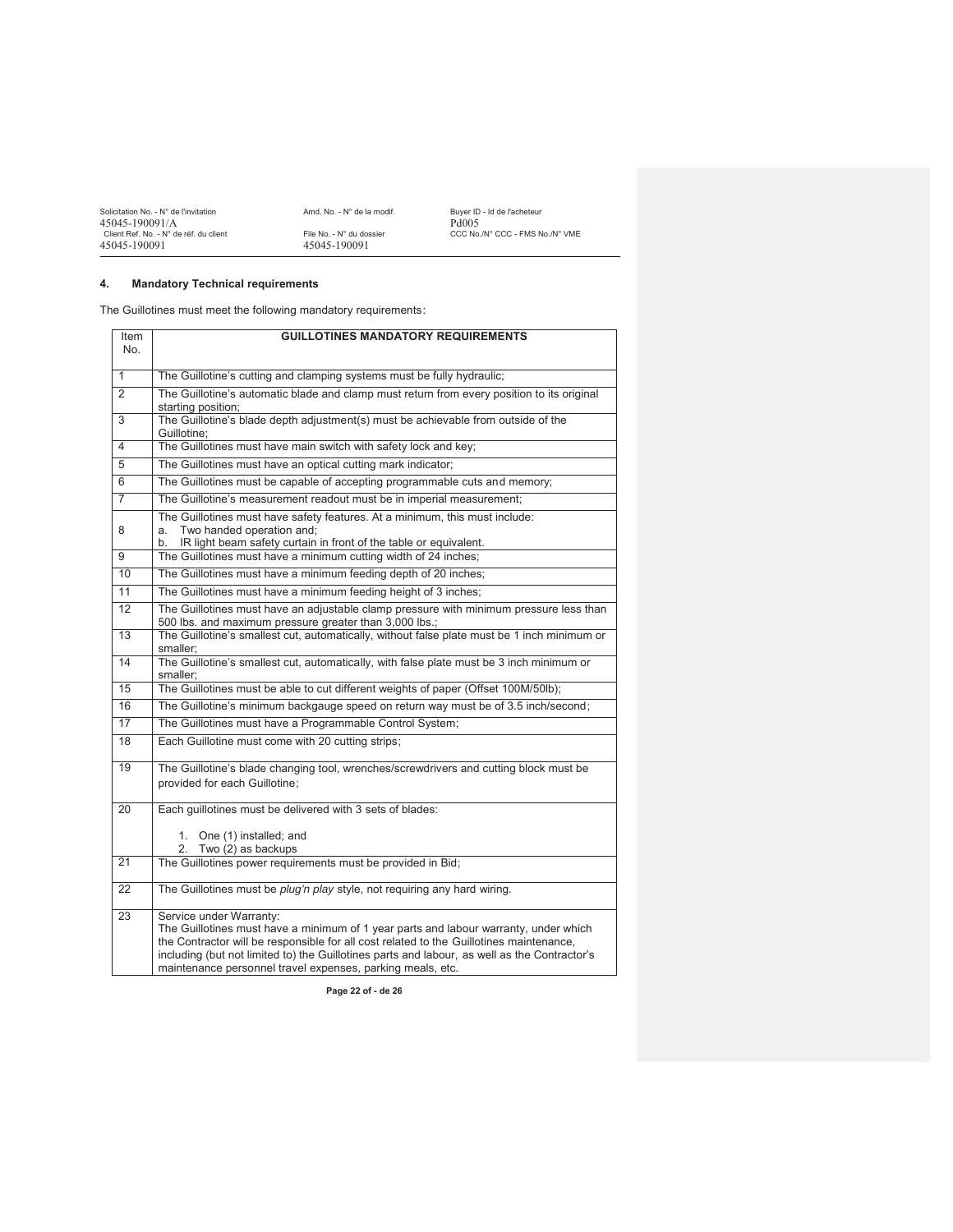| Solicitation No. - N° de l'invitation<br>45045-190091/A | Amd. No. - N° de la modif.               | Buver ID - Id de l'acheteur<br>Pd <sub>005</sub> |
|---------------------------------------------------------|------------------------------------------|--------------------------------------------------|
| Client Ref. No. - N° de réf. du client<br>45045-190091  | File No. - N° du dossier<br>45045-190091 | CCC No./N° CCC - FMS No./N° VME                  |

#### **5. Documentation and Support Items**

The following items must be provided to the Technical Authority at Contract award:

- i. The Contractor must supply a set of manuals for each Guillotine in digital format, including the operator, parts and maintenance (shop repair) manuals (manuals may cover more than 1 Configuration/model);
- ii. The set of manuals must cover all the specified accessories and features for each Guillotine. Accessory manuals may be included as supplements to the Guillotine manuals;
- iii. The operator manuals must be supplied in a English and French format as a package; and
- iv. Digital copies must be functional without the requirement for a password, an auto-run installation procedure or an Internet connection.

#### **6. Familiarization Course (Training)**

The Contractor must supply a familiarization course at the delivery destinations.

- i. The date for the familiarization course must be arranged with the Technical Authority within one week of award;
- ii. The familiarization course must be delivered within three weeks of receiving the Guillotines;
- iii. The familiarization course must be optimized for up to 5 operators and technicians requiring training on newer or unique features and systems of the delivered Guillotines;
- iv. The instructor delivering the course must be an **original equipment manufacturer** (OEM) Factory Certified Training Provider; and
- v. The course must be delivered in English.
- vi. After completion of the familiarization course, the Contractor must obtain a Training Sign-Off document signed and delivered by the Technical Authority attesting that STATCAN's Operators and Technicians who attended the familiarization course have secured the knowledge and capability to safely operate, maintain and troubleshoot the Guillotines.

#### 6.1 Familiarization Course: Curriculum

The familiarization course curriculum must include at a minimum, operation and maintenance and troubleshooting segments:

- i. Safety precautions to be observed while operating and servicing the Guillotines;
- ii. Guillotines characteristics;
- iii. Pre-operating and shutdown procedures;
- iv. Daily/weekly operator servicing procedures;
- v. Sub-systems maintenance (including but not limited to) lubrication systems;
- vi. Diagnostics;
- vii. Trouble shooting; and<br>viii. Operation of any spec
- Operation of any special tools and test equipment (if any).
- 6.2 Familiarization Course: Schedule
	- i. The familiarization course must take place on a weekday between the hours of 9am-3pm.
- 6.3 Additional Training (Optional)

The Contractor may be requested to deliver an additional training course during the Guillotine's warranty period. Additional training must cover the same curriculum and schedule as described under 6.-Familiarization Course (Training).

**Page 23 of - de 26**

**Commented [PW(2]:** Make sure that there is a cost per operator training.

**Commented [FF3R2]:** Indeed / Noted.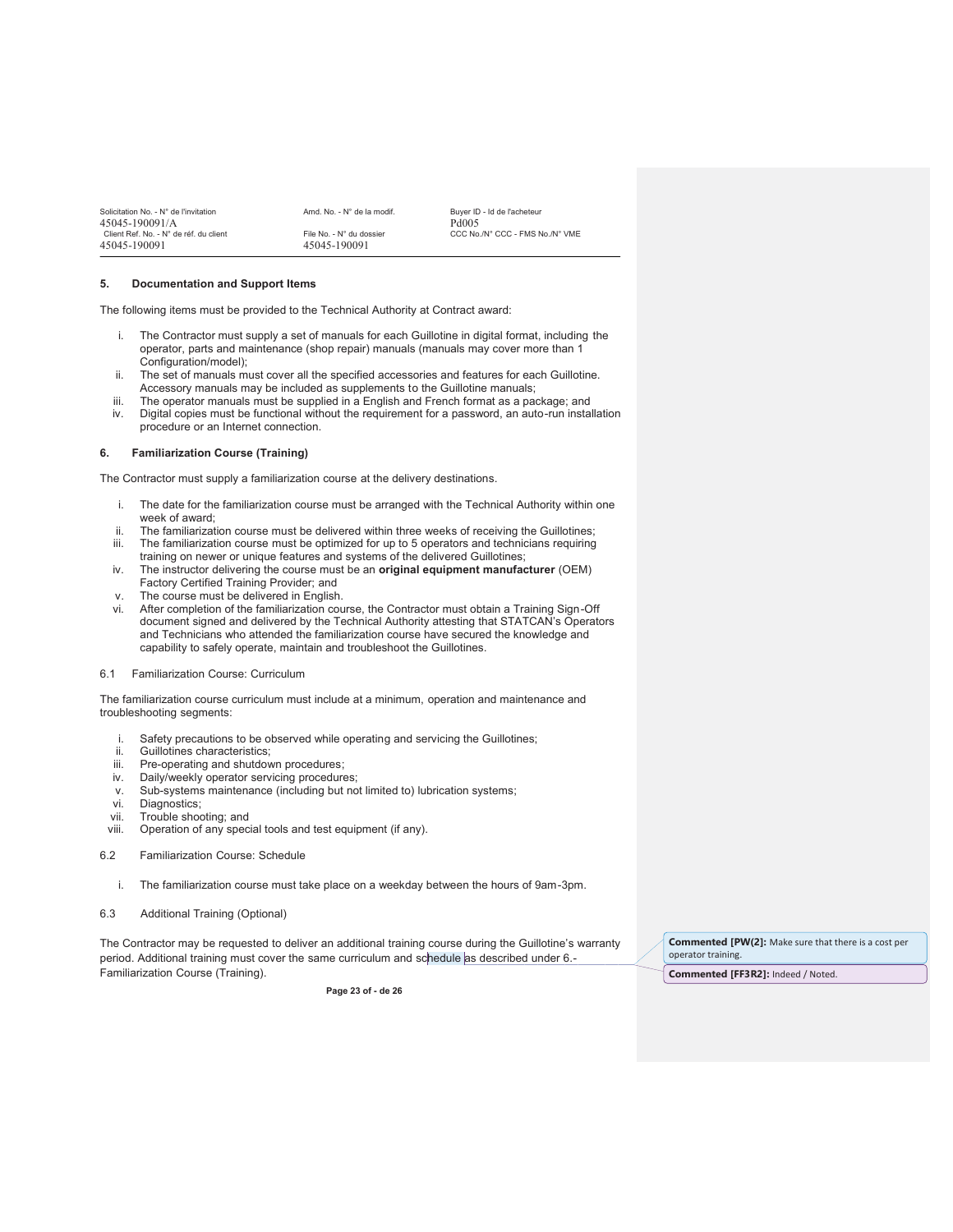| Solicitation No. - N° de l'invitation  | Amd. No. - N° de la modif. | <b>Buver ID</b>   |
|----------------------------------------|----------------------------|-------------------|
| 45045-190091/A                         |                            | Pd <sub>005</sub> |
| Client Ref. No. - N° de réf. du client | File No. - N° du dossier   | CCC No            |
| 45045-190091                           | 45045-190091               |                   |

Solicitation No. - N° de la modif.<br>Buyer ID - Id de l'acheteur - N° du dossier CCC No./N° CCC - FMS No./N° VME<br>5-190091

#### **7. Delivery and On-Site Installation**

7.1 Delivery condition

- 7.1.1 At the time of delivery, the Guillotines must be clean and exempt of any types of defects or markings inherent to mishandling, including (but not limited to) scratches, or indents.
- 7.1.2 All items and accessories that are shipped loose with the equipment must be listed on the shipping certificate or to an attached packing note.
- 7.2 Delivery schedule and locations

The Contractor must deliver the Guillotines, including all components, equipment and accessories normally supplied for the model delivered by the date and at the location specified below:

## **DELIVERY SCHEDULE AND LOCATIONS**

\*For new hydraulic Guillotines that meets the mandatory criteria specified in Annex A - Statement of Requirement, including all components, equipment and accessories normally supplied for the model offered, although they may not be specifically described in this annex.

| Qty | Delivery date            | <b>Delivery location</b>      |
|-----|--------------------------|-------------------------------|
|     | August 4, 2020 - Between | Statistique Canada            |
|     | 9am-3pm                  | 200 Boul. de la Technologie A |
|     |                          | Gatineau, QC, J8Z 3H6         |
|     | August 4, 2020 - Between | <b>Statistics Canada</b>      |
|     | 9am-3pm                  | 170 Tunney's Pasture Way      |
|     |                          | Ottawa, On, K1A 0T6           |

#### 7.3 On-Site Installation

The Contractor must provide on-site installation and setup.

7.3.1 Should the Guillotines require full or partial assembly at delivery destination, the Contractor must notify the Technical Authority of the working space required for assembly at Contract award. STATCAN will supply minimum power requirement and proper outlet pattern.

#### **8. Service under Warranty**

The Guillotines must have a minimum of 1 year parts and labour warranty, under which the Contractor will be responsible for all cost related to the Guillotines maintenance, including (but not limited to) the Guillotines parts and labour, as well as the Contractor's maintenance personnel travel expenses, parking meals, etc.

During the equipment warranty period the Contractor must supply warranty parts at destination within a 48 hour period.

#### **9. Other Requirements**

At Contract award the Contractor must provide the Guillotine's power requirements to STATCAN Technical Authority.

**Page 24 of - de 26**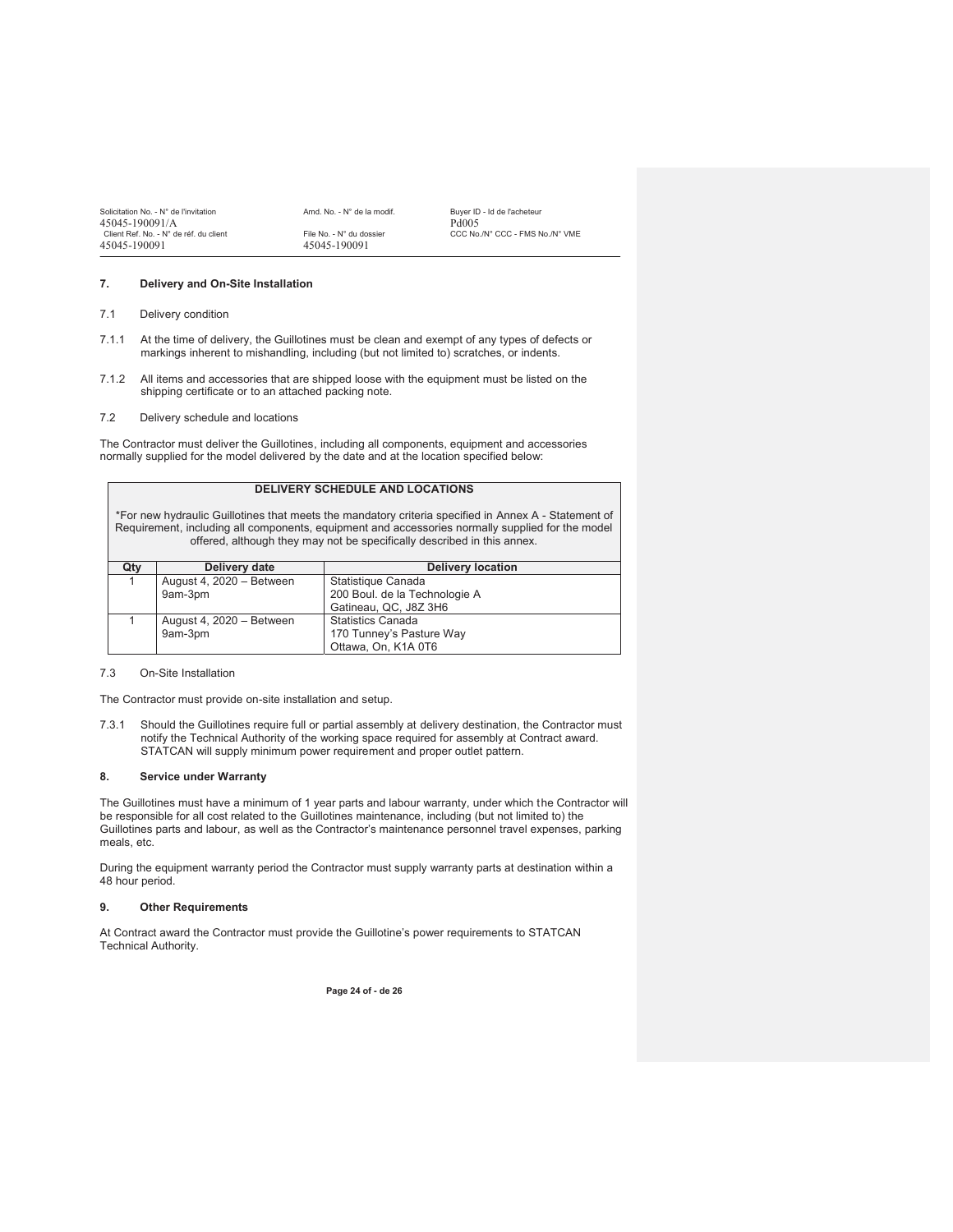| Solicitation No. - N° de l'invitation  | Amd. No. - N° de la modif. | Buver ID - Id de l'acheteur     |
|----------------------------------------|----------------------------|---------------------------------|
| 45045-190091/A                         |                            | Pd005                           |
| Client Ref. No. - N° de réf. du client | File No. - N° du dossier   | CCC No./N° CCC - FMS No./N° VME |
| 45045-190091                           | 45045-190091               |                                 |

## **ANNEX B - BASIS OF PAYMENT**

| <b>Item</b> | <b>Description</b>                                                                                                                                                                                                                                                | Quantity            | <b>Firm Unit Price</b> |
|-------------|-------------------------------------------------------------------------------------------------------------------------------------------------------------------------------------------------------------------------------------------------------------------|---------------------|------------------------|
| no.         |                                                                                                                                                                                                                                                                   |                     |                        |
| 1           | New Programmable Hydraulic Guillotine<br>(That meets the mandatory criteria<br>specified in Annex A - Statement of<br>Requirement, including familiarization<br>course, all components, equipment and<br>accessories normally supplied for the<br>model offered). | $\mathfrak{p}$      | \$                     |
| 2           | Additional Training (Optional)<br>(As described in Annex A, under 6.3)<br>Additional Training (Optional).                                                                                                                                                         |                     | \$                     |
| 3           | Shipping, off-loading and commissioning<br>(Including Installation and Set-Up as<br>described in Annex A, under 7.<br>Delivery and On-Site Installation).                                                                                                         |                     | \$                     |
|             |                                                                                                                                                                                                                                                                   | <b>Total Price:</b> | \$                     |

**Page 25 of - de 26**